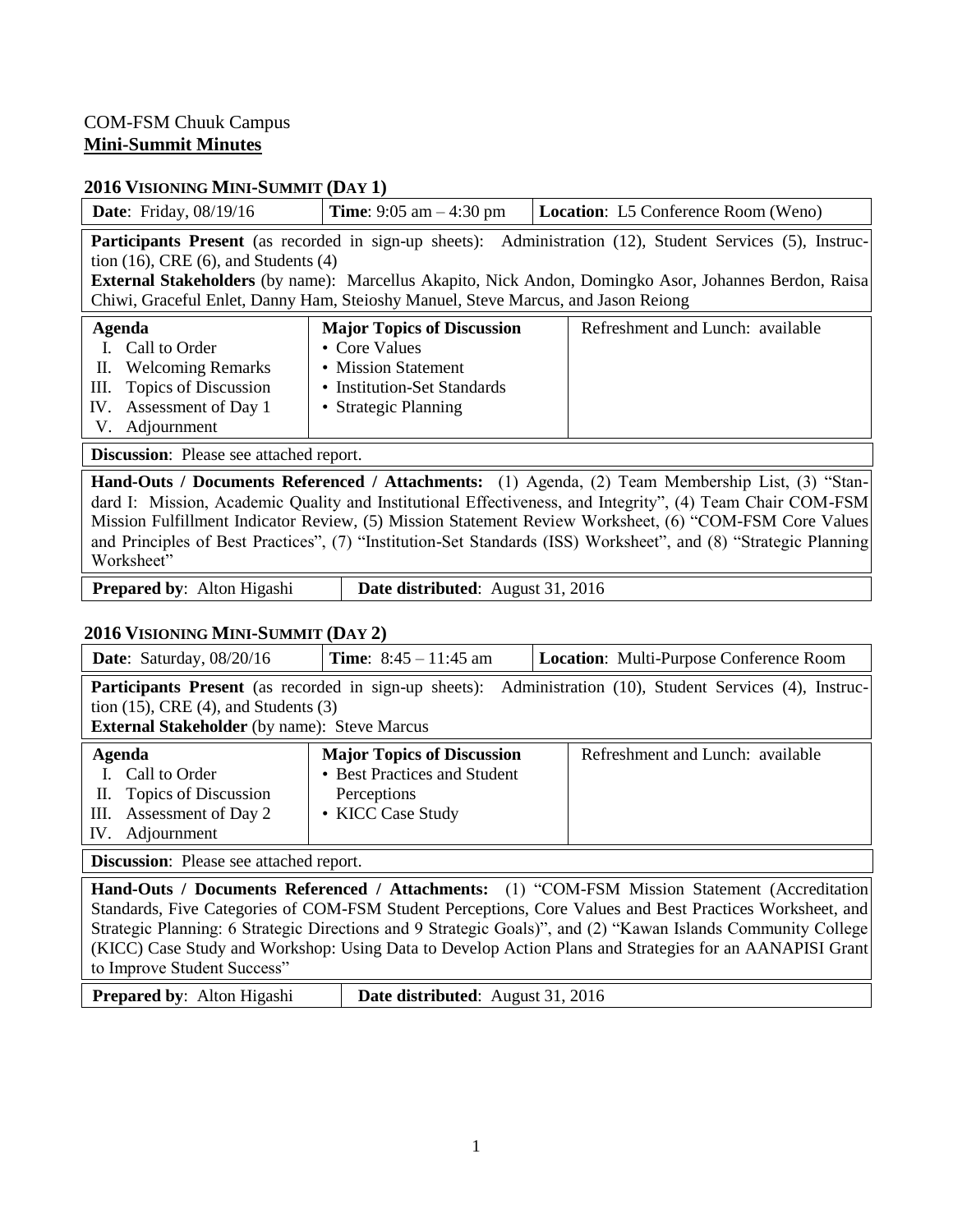#### **REPORT ON COM-FSM CHUUK CAMPUS 2016 VISIONING MINI-SUMMIT August 19-20, 2016**

#### **Mission Statement**

*The College of Micronesia-FSM is a learner-centered institution of higher education that is committed to the success of the Federated States of Micronesia by providing academic, career and technical educational programs characterized by continuous improvement and best practices.* 

#### **Value Statement**

*The College of Micronesia-FSM will provide educational opportunities of the highest quality and will embrace the life-long pursuit of knowledge and the enrichment of the diverse Micronesian communities we serve.* 

#### **OVERVIEW**

Chuuk Campus sponsored the two-day mini-summit on behalf of our community of external and internal stakeholders. On the first day (Friday, August 19, 9:00 am - 4:30 pm) at the L5 Conference Room, 54 participants reviewed and discussed four COM-FSM concerns and issues – namely, core values, mission statement, institution-set standards (ISS), and strategic planning. Documents, which provided background information on the four concerns and issues were distributed. On the second day (Saturday, August 20, 8:45 - 11:45 am) on our campus, 36 participants reviewed the core values and developed action plans and strategies for an AANAPISI grant to improve student success. More documents were distributed.

Campus Dean Kind Kanto opened the mini-summit by welcoming stakeholders. He further stated the purposes of the meeting – to review our concerns and issues and to suggest and recommend what we can do to improve our commitment to self-improvement. It was acknowledged that our commitment to the task-at-hand is a dedication to overarching communications in participatory governance and purposeful dialog. In the words (italicized) of an external stakeholder at the end of the first day, the *professional input* of a *diversity of participants* was *overwhelming and healthy*, engaged in the *process of "we agree to disagree"*, *concerned about the success of our community*. It appears that hidden purposes – to bring diverse communities together, to reach consensus, and to achieve one community – the Chuuk Campus Community – were realized.

Stakeholders – external (representing public and private sectors) and internal (representing administrators, staff, faculty, and students) – were divided into five teams, each with 9-11 participants, to allow for greater interplay of diverse ideas. The Dean labeled the five teams, as follows:

- Team A (Uwaw, or Truk Monarch), with team leaders Rick Chiwi and Memorina Yesiki;
- Team B (Siripw, or Caroline Islands Ground Pigeon), with team leaders Atkin Buliche and Genevy Samuel;
- Team C (Anga, or Micronesian Starling), with team leaders Mike Abbe and Lolita Ragus;
- Team D (Nikeitepar, or Cardinal Honeyeater), with team leaders Ben Bambo Sr. and Roger Arnold; and
- Team E (Nimesepwuun, or Chuuk Greater White-eye), with team leaders Danie Mamangon and Miuty Nokar.

In addition, the Dean served as Facilitator (Nitchok, or Nightingale Reed-Warbler) and designated Alton Higashi as Secretary (Nusupat, or Mudskipper).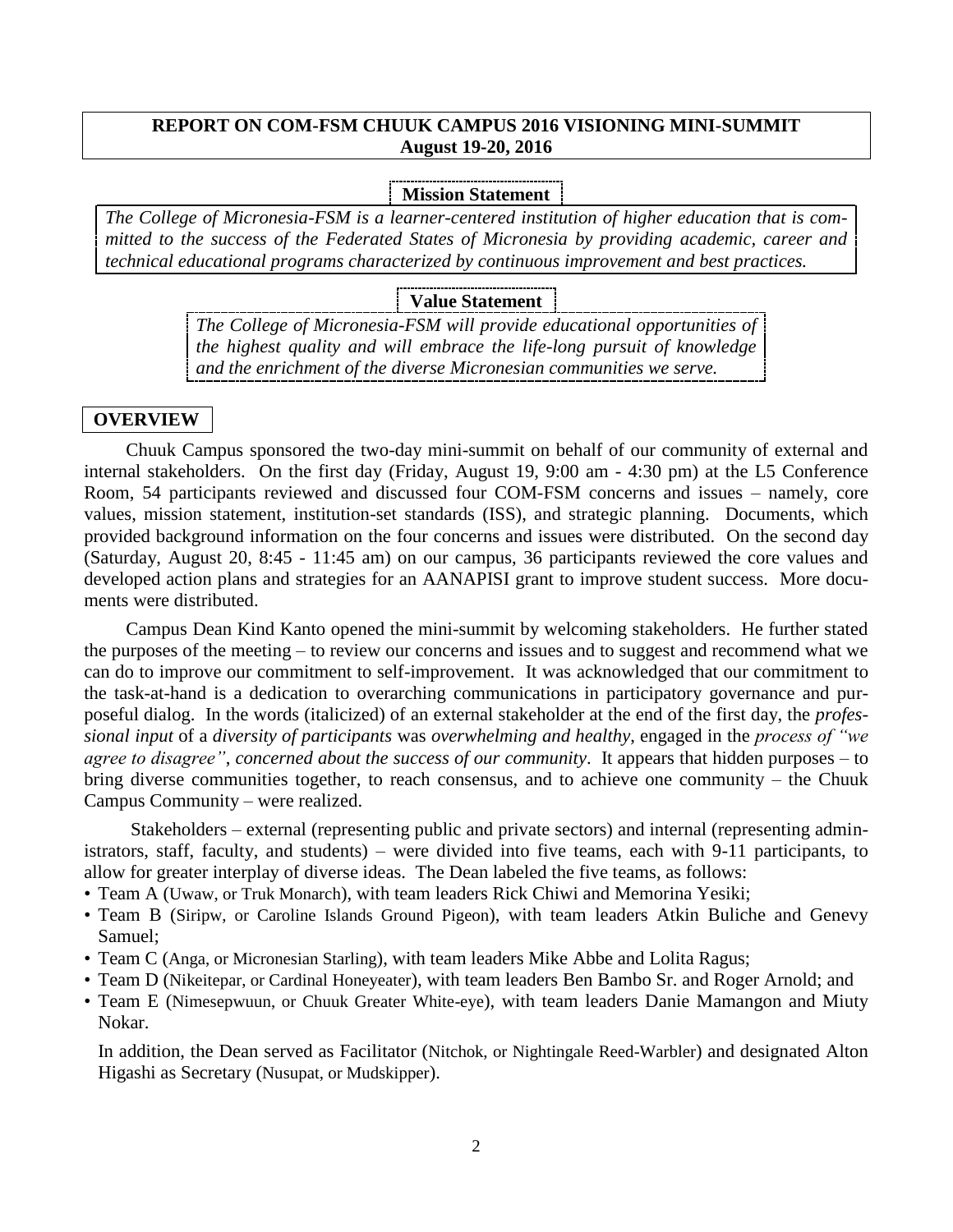# **CORE VALUES**

At the system-wide Governance Summit in Palikir in January 2016, about 170 participants representing all campuses considered 15-17 potential values that should govern the way in which we work and serve the COM-FSM community and the larger FSM nation. This number of values was then narrowed down to seven, and a Core Values Working Group was tasked to restructure the seven into the five Core Values, as follows:

Each Core Value has a set of best practices, with average number of seven best practices per Core Value. Our Mini-Summit participants, in each of the five teams, reviewed all 35 best practices, one at a time, and determined their agreement or disagreement with each best practice. In addition, all 54 participants agreed/disagreed with four general statements, as aggregated below:

| <b>General</b> | <b>Statement</b>                                                     | Agree     | <b>Disagree</b> | <b>Neutral</b> |
|----------------|----------------------------------------------------------------------|-----------|-----------------|----------------|
| #1             | Excellence, learner-centeredness, commitment, professionalism,       | 50        |                 |                |
|                | and teamwork [and community] are core values that represent          | (93%)     |                 |                |
|                | the "heart and soul" of COM-FSM.                                     |           |                 |                |
| #2             | This statement captures our core value of Community: We value        | 51        | 0               | 3              |
|                | the higher education community in which we work and those            | (94%)     |                 |                |
|                | diverse island communities we serve. As members of these             |           |                 |                |
|                | communities, we strive to embody these Core Values and to            |           |                 |                |
|                | demonstrate them through the best practices.                         |           |                 |                |
| #3             | The principles of best practices, as listed for each Core Value, are | 38        | $\Omega$        | 16             |
|                | representative of beliefs that would influence employee and stu-     | (70%)     |                 |                |
|                | dent behavior.                                                       |           |                 |                |
| #4             | The principles of best practices, as listed for each Core Value,     | 54        | $\Omega$        | $\Omega$       |
|                | serve to guide behavior over time.                                   | $(100\%)$ |                 |                |

Mini-Summit participants added comments, including suggestions and recommendations, regarding the general statements above:

- **General Statements #1 and #2**: A few participants disagreed or remained neutral for three reasons. First, they expressed uncertainty that these five Core Values were the most important in characterizing COM-FSM's "heart and soul". Second, they questioned how and why "community" became a core value without justification. If 45 Governance Summit participants (January 2016) had identified "community" as a top value and yet it was not identified among the 5 Core Values, then why should General Statements #1 and #2 restore "community" as a core value? Third, we support the idea of celebrating "Community" as the sixth Core Value. *It is possible that Community can stand on its own merit as Core Value #6, with its own set of best practices*.
- **General Statement #3**: Although a large majority (70%) of Mini-Summit participants agreed, 30% remained uncommitted to the idea that the ones stated are the best "representative of beliefs". For one thing, they questioned whether other best practices (i.e., those that are not listed) may better represent beliefs that influence employee and student behavior. This non-committal included a question of how the stated (and listed) best practices were identified and selected to represent beliefs. It seemed that the 35 best practices were listed because they sounded valid. At the same time, no participant doubted the fitness of stated best practices, and so no alternative best practices were offered. *It is therefore recommended that, for this present cycle of review, the existing 35 best practices be retained and assessed; and that COM-FSM employees be advised to consider replacement of the existing ones in the next few years, as necessary*.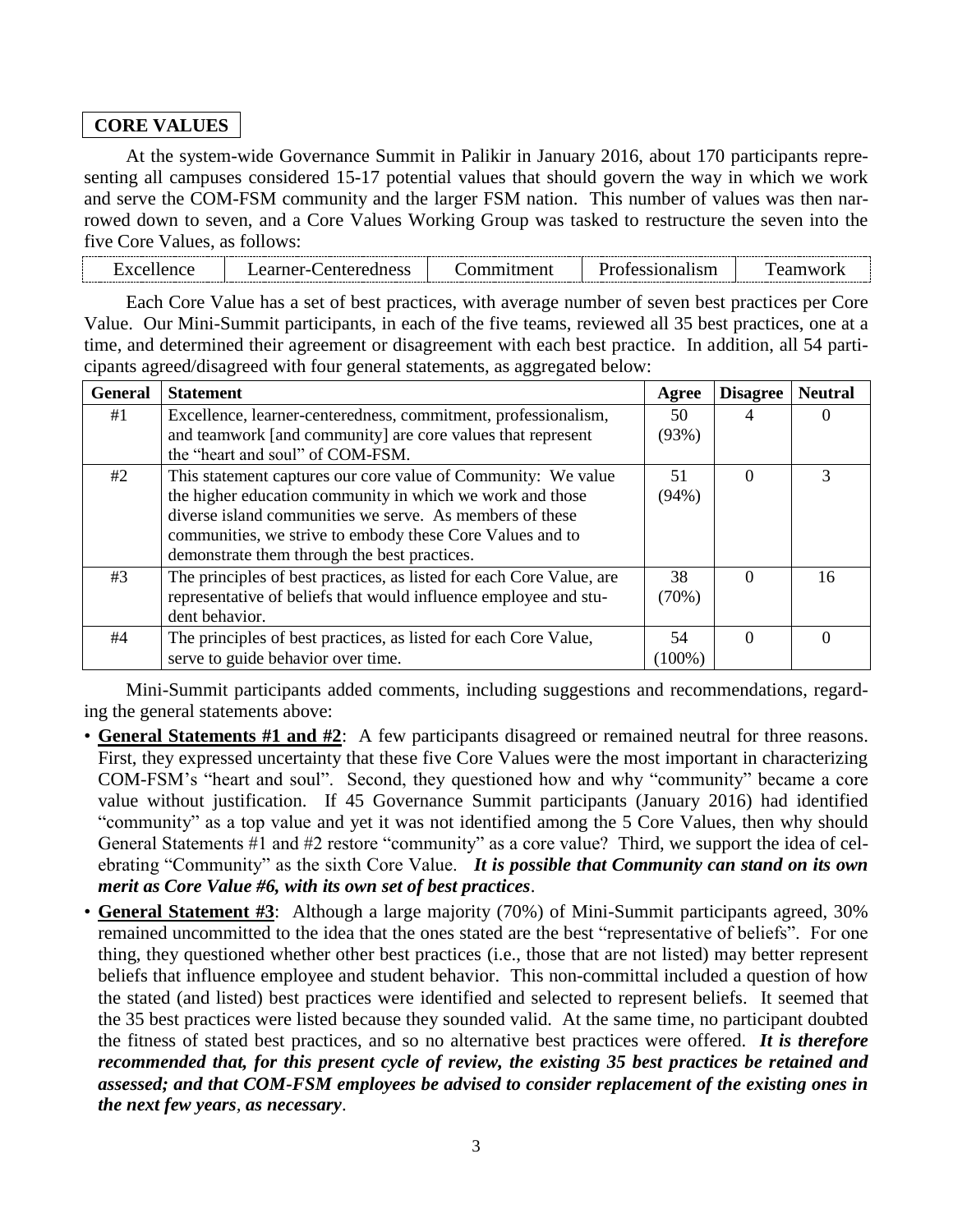| <b>Core Value</b> | <b>Best Practice, as Numbered in the Lists</b>                     | Agree | <b>Disagree</b> | <b>Neutral</b> |
|-------------------|--------------------------------------------------------------------|-------|-----------------|----------------|
| Excellence        | $#2 =$ Complete all duties and assignments.                        | 47    | 6               |                |
|                   | $#3 =$ Hold yourself accountable to high performance<br>standards. | 41    |                 | 12             |
|                   | $#4 =$ Aim to meet or exceed standards of best practices.          | 49    |                 | 3              |
|                   | $#5 = Set$ goals and endeavor to exceed them.                      | 45    |                 | 4              |
|                   | $#6 = Be$ positive and encouraging.                                | 53    | 0               |                |
| Professionalism   | $#8 =$ Accept responsibility for your actions.                     | 51    | 0               | 3              |
|                   | $#9$ = Maintain confidentiality.                                   | 53    |                 |                |
|                   | $#10 = Do$ no harm, be ethical.                                    | 46    | 8               | $\theta$       |
|                   | $#11 =$ Develop logical plans and foresee consequences.            | 44    | 10              | 0              |
|                   | $#12 =$ Act in the best interest of the college and the            | 52    |                 |                |
|                   | communities you serve.                                             |       |                 |                |
| <b>Teamwork</b>   | $#14$ = Engage and contribute wholly to all team activities.       | 53    | $\Omega$        |                |
|                   | $#17$ = Pursue an understanding of diverse points of view          | 53    |                 |                |
|                   | and ideas.                                                         |       |                 |                |
|                   | $#18$ = Respond respectfully when others disagree with             | 53    |                 | 0              |
|                   | your views.                                                        |       |                 |                |
|                   | $#19$ = Recognize the needs of others.                             | 52    | 2               | $\Omega$       |
| Commitment        | $#30 = Be$ dependable by being present and on time.                | 53    | 0               |                |
|                   | $#33 =$ Give back when you can.                                    | 44    |                 | 10             |

Among the 35 best practices, 19 received full (100%) agreement. The 16, which did not, were as follows:

Specific comments, suggestions, and recommendations were received from the five teams. All best practices that failed to receive at least 90% agreement are discussed below:

- **BP** #2 (87% agree): The term "all" may be a barrier to completion of duties and responsibilities by individual employees when the definition of Excellence requires Teamwork. In effect, the absence of Teamwork (as well as Professionalism) may hinder individual employee's completion of his/her duties and responsibilities.
- **BP #3** (76% agree): No participant doubted the need for "high" performance standards; however, when performance standards are evaluated as "satisfactory" – as a minimum – does "satisfactory" define "high"? For instance, instructional faculty evaluation (Appendix G) requires that an instructor achieve "satisfactory". Is "satisfactory" truly "high"? We acknowledge that Appendix E (for classified and professional staff) and Appendix F (for employee progress) attempt to define "high" performance standards. *We question how instructors can hold themselves to "high" standards and see a need to restructure Appendix G*.
- **BP #5** (83% agree): The practice of goal-setting is necessary; however, some participants feel that they are not trained in setting goals and that *such training be initiated immediately at Chuuk Campus*. In addition, the notion of exceeding goals goes beyond achieving goals. This assumes that goals are supposed to be stepping-stone benchmarks or baseline data – that goals are "stretchable", hopefully upward. *The way this best practice is stated or written lacks clarity and needs to be rewritten*.
- **BP** #10 (85% agree): The term "harm" raised questions about its definition psychological, social, interpersonal, physical. It lacks appropriate fitness in professional attitudes and behaviors. *The term must be rewritten*.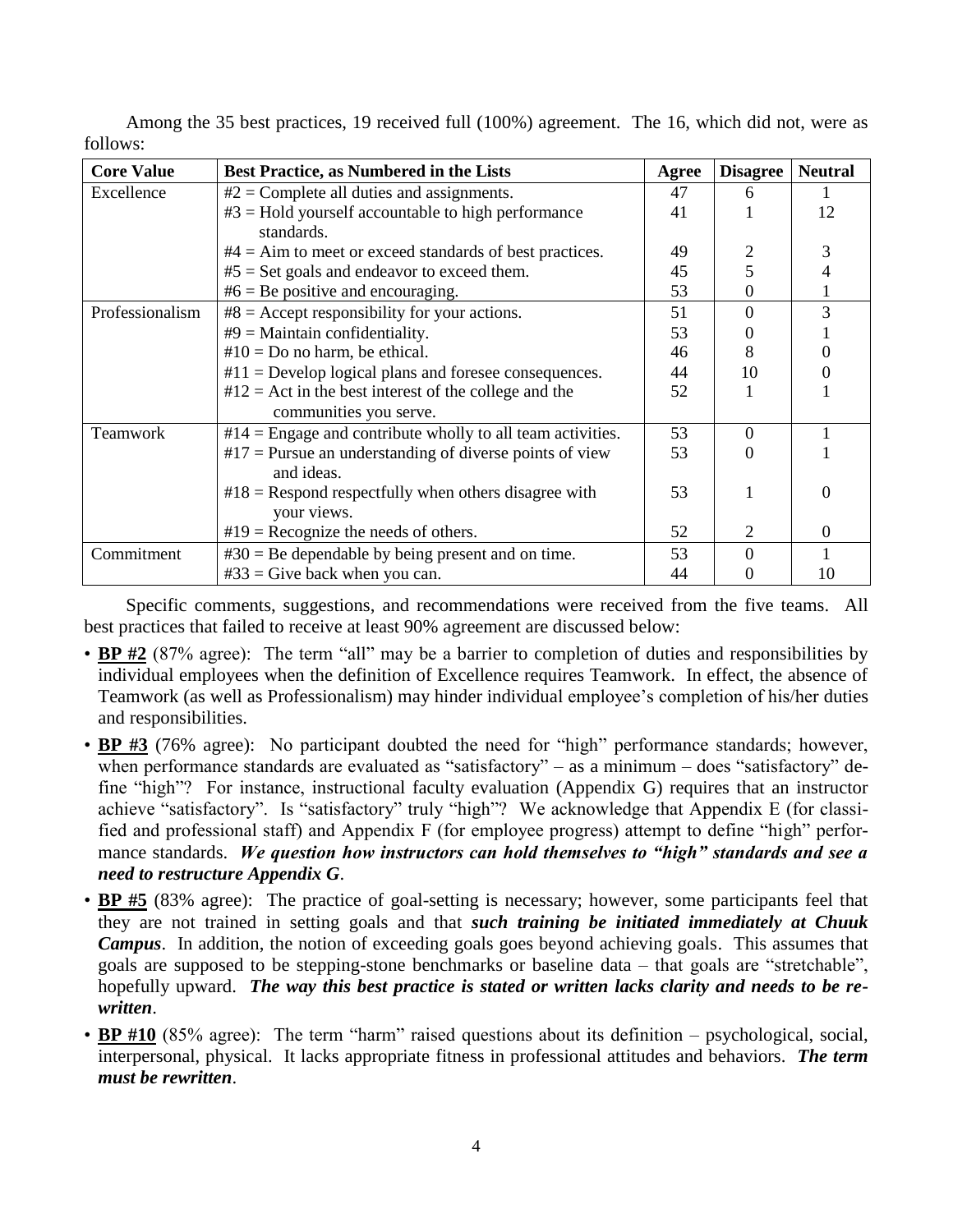- **BP** #11 (81% agree): We can hope that any and all plans are logical. All the same, there was some disagreement. It is being recommended that *the term "logical plans" be replaced with a more current term "actionable improvement plans"*. It is easier therefore to assess and foresee consequences of actionable improvement plans if and when they do not reach goals.
- **BP #33** (81% agree): Almost 20% of the Mini-Summit participants asked, "Give back what?" If we expect employees to be committed – to contribute – then we need to be more specific about what is to be given back – service, salary, time, whatever. It is being suggested that *this is not a best practice and that it be eliminated*.

Our Mini-Summit wishes to submit additional comments, as follows:

- **Learner-Centeredness**: All seven best practices herein stated received 100% agreement. All the same, one team questioned BPs #25 and #27, particularly the terms "curiosity" and "collaboratively share". Are there limits to curiosity – without prying? How much of our exploration of curiosity is to be shared with others? Should we look at the relationship – or balance – between curiosity and confidentiality?
- **Teamwork**: The overwhelming majority of Mini-Summit participants agreed with the best practices. All the same, we recognize that teamwork is not always easy for an individual to achieve. At times an individual may not learn from his/her own failures as quickly as others. In other words, we believe that teamwork is an essential value and that we will achieve it in increments over time.

Also, Teamwork overlaps with Professionalism. For the sake of discussion, Professionalism appears to be an individual's personal mind-set, while Teamwork appears to be an individual's social mind-set. We seek clarification on this matter.

• **Excellence**: One team pointed out that external stakeholders and internal stakeholders may not share the same perception of Excellence. Differential perceptions are inevitable; however, all internal stakeholders have a responsibility for sharing what we do on campus with those unaware of what we do.

Any differential between internal/external stakeholders and also among different internal stakeholders raises the question about the WASC/ACCJC standards – awareness, development, proficiency, and sustainability – not only of program review, planning, and student learning outcomes (SLOs), but also in the practice of communication – cooperation, collaboration, collegiality, and community – among all stakeholders, both internal and external alike.

# **MISSION STATEMENT EVALUATION**

Discussion and evaluation of the mission statement was set  $-$  to separate the statement itself into three general "aspects" with their own assessment indicators, as follows:

| <b>Separate Aspects</b>                                                       | <b>No. of Indicators</b> |
|-------------------------------------------------------------------------------|--------------------------|
| COM-FSM is a <b>learner-centered</b> institution of higher education          |                          |
| committed to the success of the FSM                                           |                          |
| by providing <b>academic, career and technical education</b> programs charac- |                          |
| terized by continuous improvement and best practices.                         |                          |

• The 7 indicators (i.e., measures of success) of **learner-centeredness** include (1) SLO attainment shown in program-level assessment (PLA) and course-level assessment (CLA), (2) 100% faculty completion of all CLAs every semester, (3) student-faculty interaction, (4) support for learners, (5) % credit hours taught by full-time faculty, (6) average credit section size, and (7) % full-time students.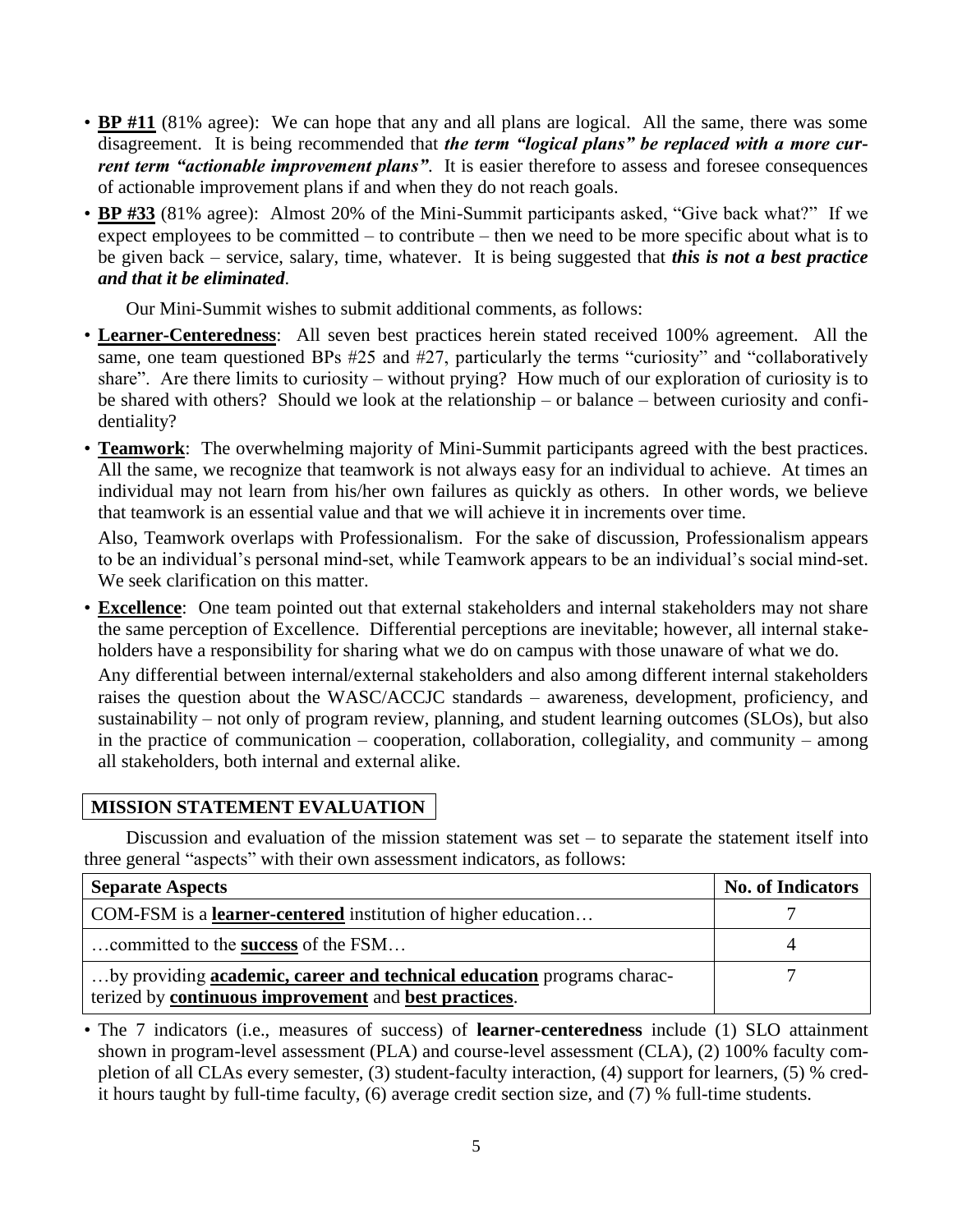- The 4 indicators of **success** include (1) accessibility of all four FSM states, (2) number of students graduating each year (completing career-based programs) prepared for workforce, (3) % students completing career programs and being employed in related fields, and (4) programs linked to FSM development priorities.
- The 7 indicators of **A/C/T, continuous improvement, and best practices** include (1) active and collaborative learning; (2) academic programs and support services with guided pathways, graduation, and transfer; (3) persistence; (4) % full-time, first-time students in a cohort to complete in 3 years; (5) credit grades success-rate/completion-rate; (6) credit grades success-rate; and (7) meeting/exceeding WASC/ACCJC Accreditation Standards.

So, what was the purpose of this topic of discussion? It was to determine whether or not our participants, by team, agreed or disagreed with the indicators as "measures of success". The five teams responded on the three separate aspects and several indicators (or measures of success), based on the following Likert scale:  $0 =$  strongly disagree,  $1 =$  disagree,  $2 =$  uncertain,  $3 =$  agree, and  $4 =$  strongly agree. The Likert-scale numbers below represent aggregated five-team consensus:

| <b>Three Separate Aspects</b>               | <b>Indicators (or Measures of Success)</b> |     |     |     |     |     |     |
|---------------------------------------------|--------------------------------------------|-----|-----|-----|-----|-----|-----|
| from the Mission Statement                  |                                            |     |     | (4) | (5) | (6) |     |
| Learner-centeredness                        | 2.6                                        | 2.8 |     |     | 3.5 | 3.5 | 3.3 |
| Success of the FSM                          | 3.0                                        | 2.0 | 2.3 |     |     |     |     |
| ACT, Continuous Improvement, Best Practices | 2.3                                        | 2.0 |     | 2.8 |     | 2.3 |     |

• Learner-centeredness: In general, our Mini-Summit participants agree with the 7 indicators as appropriate measures of success. However, the **lowest** agreement was 2.1 (student-faculty interaction), and **highest** was 3.5 (support for learners, % credit hours taught by FT faculty, and average credit section size). This aggregated finding points to our participants' general agreement regarding the 7 indicators.

- Success: In general, our Mini-Summit participants range from "uncertain" to "agree" neither strong agreement nor strong disagreement. The **lowest** was 2.0, reflecting our uncertainty about the use of the second indicator (graduates prepared for the workforce) as an appropriate measure of success of the success of the FSM.
- ACT, Continuous Improvement, and Best Practices: In general, our Mini-Summit participants responded favorably; however, agreement was weak. The **lowest** was 2.0 (guided pathways, graduation, and transfer). The **highest** was 3.3 (persistence), reflecting an acceptable agreement with persistence as an indicator or measure of success in ACT, continuous improvement, and best practices.

To assist participants in determining whether the indicators (or measures of success) are appropriate, or not, our five teams answered eight "guiding questions". The questions and team responses (with suggestions for modifying the mission statement to better meet each of eight criteria below) are cited:

• Q#1: *Does the mission statement clearly define the broad educational purposes of the college?*

- $\rightarrow$  Yes; however, the term "broad" is somewhat misleading inasmuch as "committed to the success of the FSM" seems to be much more specifically aligned with "workplace readiness" and "economic development" (i.e., Dimension of Learning 1) and less with "soft skills" (i.e., Dimension of Learning 3) and with "student engagement with their own learning" (i.e., Dimension of Learning 4). We suggest that *since COM-FSM has endorsed the Four Dimensions of Learning, the mission statement should reflect all four dimensions*.
- $\rightarrow$  We applaud our stated commitment, but this is a lot of "talk the talk" and not much "walk the walk". A cursory overview of the seven best practices of the Core Value "Commitment" reveals a problem of assessment. If we ask our administrators, staff, and faculty, through a survey, if they are in fact performing these best practices, we will "demonstrate" an overwhelming commitment. How can we find appropriate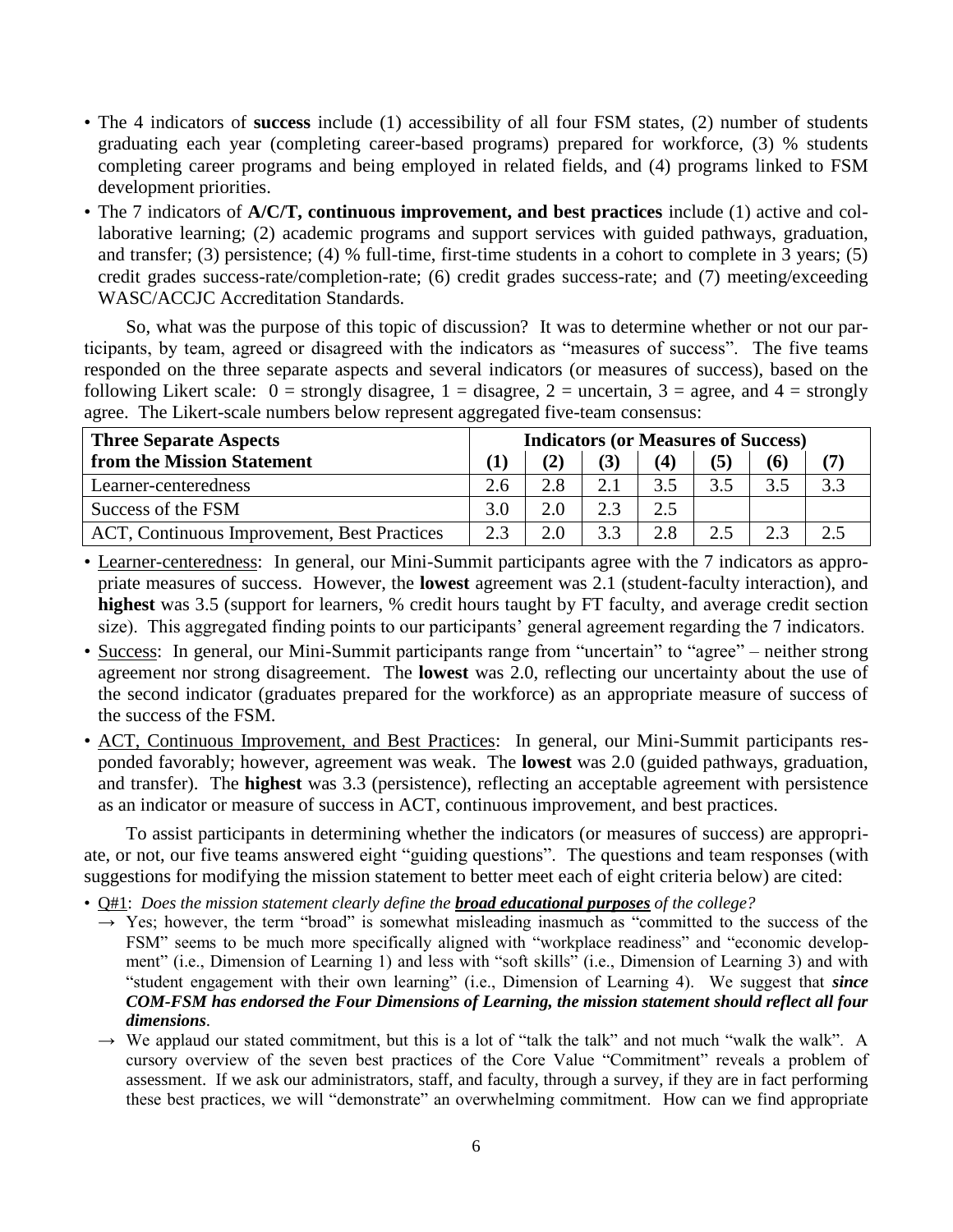"measures of success" that can truly measure success in our commitment (both talk and walk)? This is a difficult task for us. We suggest that *COM-FSM assign a very high priority in finding appropriate assessment indicators of the best practices of "commitment"*.

- Q#2: *Does the mission statement clearly define the intended student population?*
	- $\rightarrow$  No one doubts that our primary perception should focus on our own FSM students; however, as the world becomes globalized, we need to realize how our nation can benefit by recruiting non-FSM students and become more globalized. Maybe we have discarded the former mission statement (i.e., "globally connected") and therefore made little effort to diversify our COM-FSM student population. We suggest that *the intended student population be expanded to include non-Micronesian students as well*.
- Q#3: *Does the mission statement articulate the types of degrees and other credentials COM-FSM offers?*
	- $\rightarrow$  Yes; however, what we consider ACT nowadays seems to discount the original practice of CTE with its support of non-traditional educational programs, such as traditional Micronesian knowledge and skills and non-formal skills. If we consider current certificate/degree programs, it would seem that we are working toward an "appropriate" decline in what has made us Micronesian. Therefore, we suggest that *COM-FSM find ways to support credentialing of traditional knowledge and skills and non-formal skills*.
- Q#4: *Does the mission statement articulate COM-FSM's commitment to student learning and student achievement?*
	- $\rightarrow$  Yes, of course; however, *student learning and student achievement must incorporate the value and best practices in support of all Four Dimensions of Learning and also of traditional knowledge and nonformal skills*.
	- $\rightarrow$  No one doubts the importance of commitment to the FSM as a nation, but we may be forgetting to raise a commitment to the nation's four states. Each state has its unique needs, and *career and technical educational programs should incorporate what each state deems as important*.
	- $\rightarrow$  We acknowledge the importance of "commitment" (as a Core Value) as well as its general "best practices". All the same, we question whether, or not, we can transform thinking and feeling of commitment into reallife implementing and measuring of "best practices". We therefore suggest that *COM-FSM, through participatory governance and purposeful dialog, rethink how commitment may be truly transformed into contribution*.

• Q#5: *Does the 2013-2017 Strategic Plan align with and support the mission?*

- $\rightarrow$  We can offer no response nor suggestion, inasmuch as awareness of the strategic plan at Chuuk Campus and in external communities is lacking.
- Q#6: *How are we distinctive, and is that captured by the mission statement?*
- $\rightarrow$  We can offer no response nor suggestion, inasmuch as the term "distinct" is elusive.
- Q#7: For any team *suggestion* to change the mission statement, what are specific measures of success to *evidence mission fulfillment to stakeholders and WASC/ACCJC?*
	- → We need to do *post-graduation and follow-through tracking and data collection* regarding "success" indicators 2 (preparation for workforce) and 3 (employment in related fields). We believe that tracking is a necessary "best practice" for our administrators to consider. There are models of success at many other colleges and universities. Let us *incorporate tracking as a best practice*.
- Q#8: *What is the relevancy of our mission against our intended markets and the range of essential services necessary to adequately serve those markets?*
	- $\rightarrow$  We choose not to respond to this question. All the same, some teams provided responses beyond the "guiding questions". Three, in particular, were (1) lack of "fairness and consistency" of program offerings at Chuuk Campus, (2) lack of career counseling and placement of graduates, and (3) lack of coherent plans to prepare high school students for entry into COM-FSM. The three responses are presented below:

(1) Fairness and consistency: We may be talking a good story about being fair and consistent toward all campuses – at least we did a number of years ago. At the same time, statements of key administrators have continued to justify why the National Campus wins the gold in program offerings. The worst such talk was how the Oglala model (South Dakota) would have served the best needs of the nation – to keep one national campus and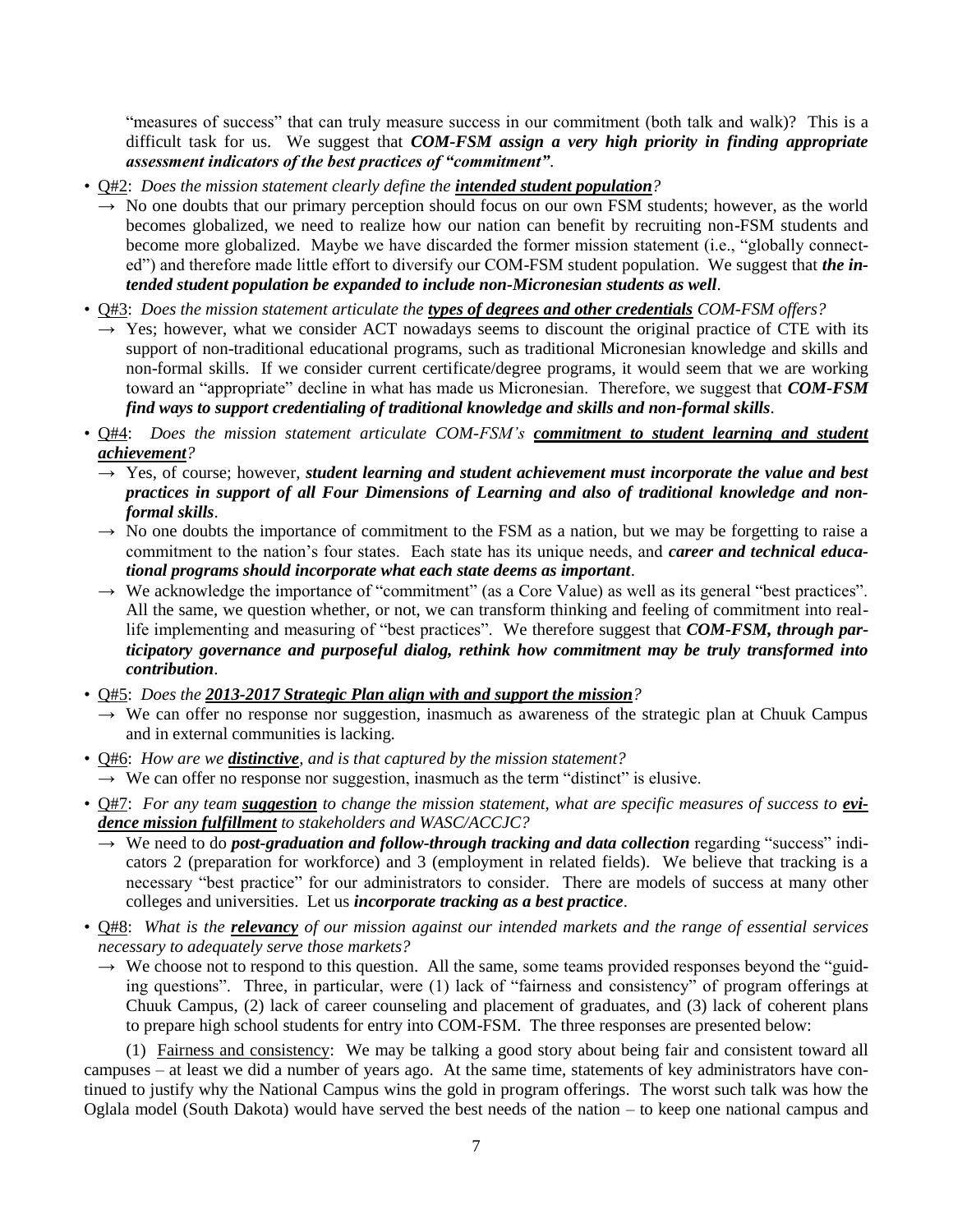to re-label the state campuses as "sites". In effect, states' educational needs (such as those at Chuuk Campus) could not be fairly and consistently offered, in comparison with the nation's educational needs (such as those at the National Campus).

The issue of "fairness and consistency" includes the issue of "equity". Chuuk Campus employees may not know all the facts about how the budget is used, but some Mini-Summit participants question whether, or not, the lack of budgetary equity is, in part, a practice of unwitting, or possibly deliberate, discrimination.

Some Mini-Summit participants considered an "if-then" notion: *If Chuuk State cannot fulfill its educational needs at COM-FSM Chuuk Campus, then an alternate plan to become more independent of a centralized structure may be more desirable.* 

(2) Career counseling and placement of graduates: If ACT educational programs are to be provided, we should be more cognizant of a complementary program of career counseling and placement on behalf of graduates. In effect, as good as the mission statement may sound, real implementation lags behind the talk.

*Success of the FSM (and its states) requires both commitment (the talk) and contribution (the walk)*. Again, this is a concern that we are good at talking, and not good at walking.

(3) High school preparation: COM-FSM is just one educational system in the nation. For the mission statement to commit us to the success of the nation, then a proper context for educational development requires discussion with departments of education, particularly the high schools, in how we must prepare secondary students for entry into COM-FSM. For instance, if COMET is a valid indicator, the nation and its states are not going to be beneficiaries of any success at COM-FSM. We need to consider the use of COMET not for admission but for placement.

*We need to design, develop, and implement routine actionable improvement plans, in consonance with departments of education, in order to prepare high school students to pass COMET and to enter COM-FSM without heavy reliance on remedial coursework.* 

#### **INSTITUTION-SET STANDARDS (ISS)**

In an action letter (dated July 8, 2016), ACCJC recommended that COM-FSM do something about its Institution-Set Standards:

*"In order to improve, the College should re-evaluate its ISS and provide evidence showing that standards and measures of success are appropriate for its student population, reflect improvement, and support its stated mission."* 

We are therefore tasked to discuss the need for more vigorous standards and stretch goals (targets) to address ACCJC expectations. We were given a chart of 14 criteria (i.e., "measures of success") with their baseline ISS, as follows:

| 14 Criteria                                                                                           | <b>ISS</b> | 2013   | 2015     | 2017   |
|-------------------------------------------------------------------------------------------------------|------------|--------|----------|--------|
| <b>Measures of Success</b>                                                                            | (baseline) | target | (actual) | target |
| (1) Percent of students enrolled full-time (enrolled for 12 or more<br>credits) fall semesters        | 60.0%      | 64.6%  | 64.7%    | 66.6%  |
|                                                                                                       |            |        |          |        |
| (2) Percent of students earning 12 or more credits fall semester                                      | 36.0%      | 38.1%  | 40.1%    | 39.3%  |
| (3) Average student credits enrolled fall semester                                                    | 10.3       | 11.1   | 11.3     | 11.4   |
| (4) Average student credits attempted fall semester                                                   | 9.0        | 9.9    | 10.4     | 10.2   |
| (5) Average student credits earned fall semester                                                      | 8.0        | 8.5    | 9.1      | 8.8    |
| (6) Percent of students in good academic standing (with 2.0 GPA<br>or above)                          | 72.0%      | 76.9%  | 81.9%    | 79.3%  |
| (7) Retention rate (percent of new full-time students who return to<br>school the next fall semester) | 50.0%      | 53.4%  | 66.0%    | 55.1%  |
| (8) Course completion percent $A/B/C$ or P                                                            | 62.0%      | 66.3%  | 71.8%    | 68.3%  |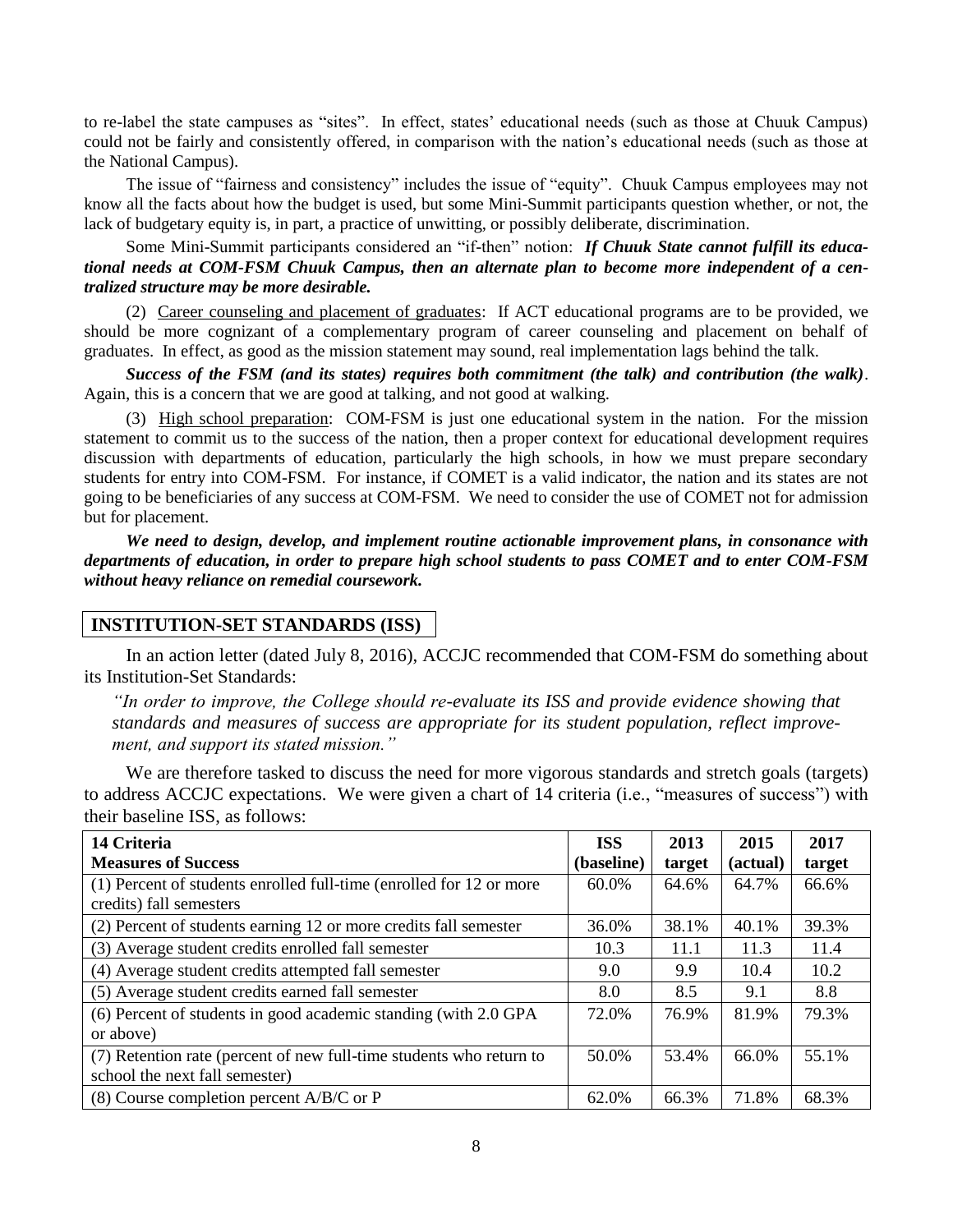| (9) Percent withdrawals (not to exceed)                 | $\leq 10.0\%$ | 6.6%  | 6.3%    | 6.8%  |
|---------------------------------------------------------|---------------|-------|---------|-------|
| (10) CSLO completion rates (General Education courses)  | 65.0%         | n/a   | n/a     | n/a   |
| (11) PSLO completion rates (General Education programs) | 65.0%         | 75.0% | 67.5%   | 80.0% |
| (12) Persistence rate (fall to spring)                  | 71.0%         | 76.0% | 87.9%   | 78.4% |
| (13) Graduation rate (full-time cohort) 100%            | 4.0%          | 3.9%  | $6.1\%$ | 4.0%  |
| (14) Graduation rate (full-time cohort) 150%            | 12.0%         | 12.8% | 16.1%   | 13.2% |

In plenary discussion, participants asked a number of pertinent questions. First, by whom were these 14 criteria set and determined as the baseline ISS? Are the criteria necessary and sufficient? On what bases were the baseline figures sets? How much system-wide participatory governance was involved in establishing the criteria and determining the baseline? Second, inasmuch as we were shown these ISS on Friday, August 19, how are we supposed to react and respond professionally in short notice to the task required of us? How are we expected to determine the appropriateness of each criterion, to reflect on improvement from baseline (2013) to 2017, and to defend the importance of each criterion in support of our mission statement? Third, given the fact that COM-FSM may be informed of noncompliance with any standards, are we certain that our effort in this task will successfully ward off noncompliance and avoid termination of accreditation?

Mini-Summit participants, by team, expressed much difficulty in re-evaluating the ISS and in providing evidence of the appropriateness of the 14 criteria and of their baseline ISS figures. We did notice, however, that the figures from baseline to 2015 were indicative of "improvement". In effect, it would be easy for COM-FSM to conclude that we are highly successful in achieving success in meeting the ISS and to congratulate itself. If so, why then would ACCJC tell us in July 2016 that we need to reevaluate the ISS and provide evidence of appropriateness? We reached a tentative conclusion that something remains wrong in the way we established the criteria and determined their baseline figures. Also, we believe that the baseline figures may be too easy to achieve and do not encourage much challenge for us to work harder to improve. We therefore began our task by setting higher standards as a way to challenge us in the next few years to self-improve. The following chart (under an assumption that the criteria are appropriate) reveals a range of baseline figures, which we seek in order to increase challenge, and to self-improve:

| <b>14 Criteria (Measures of Success)</b>                            | <b>ISS</b> stated | <b>Range preferred</b> |
|---------------------------------------------------------------------|-------------------|------------------------|
| (1) Percent of students enrolled full-time (enrolled for 12 or more | 60.0%             | 60\% to 77\%           |
| credits) fall semesters                                             |                   |                        |
| (2) Percent of students earning 12 or more credits fall semester    | 36.0%             | 40\% to 70\%           |
| (3) Average student credits enrolled fall semester                  | 10.3              | 11.3 to 12             |
| (4) Average student credits attempted fall semester                 | 9.0               | 11 to 12               |
| (5) Average student credits earned fall semester                    | 8.0               | 9 to 12                |
| (6) Percent of students in good academic standing                   | 72.0%             | 80% to 92%             |
| (7) Retention rate (percent of new full-time students who return to | 50.0%             | 60% to 75%             |
| school the next fall semester)                                      |                   |                        |
| (8) Course completion percent $A/B/C$ or P                          | 62.0%             | 62\% to 85\%           |
| (9) Percent withdrawals (not to exceed)                             | $\leq 10.0\%$     | $\leq 7\%$             |
| (10) CSLO completion rates (General Education courses)              | 65.0%             | 65% to 75%             |
| (11) PSLO completion rates (General Education programs)             | 65.0%             | 65% to 80%             |
| (12) Persistence rate (fall to spring)                              | 71.0%             | 71% to 90%             |
| (13) Graduation rate (full-time cohort) 100%                        | 4.0%              | 5% to 15%              |
| (14) Graduation rate (full-time cohort) 150%                        | 12.0%             | 13% to 25%             |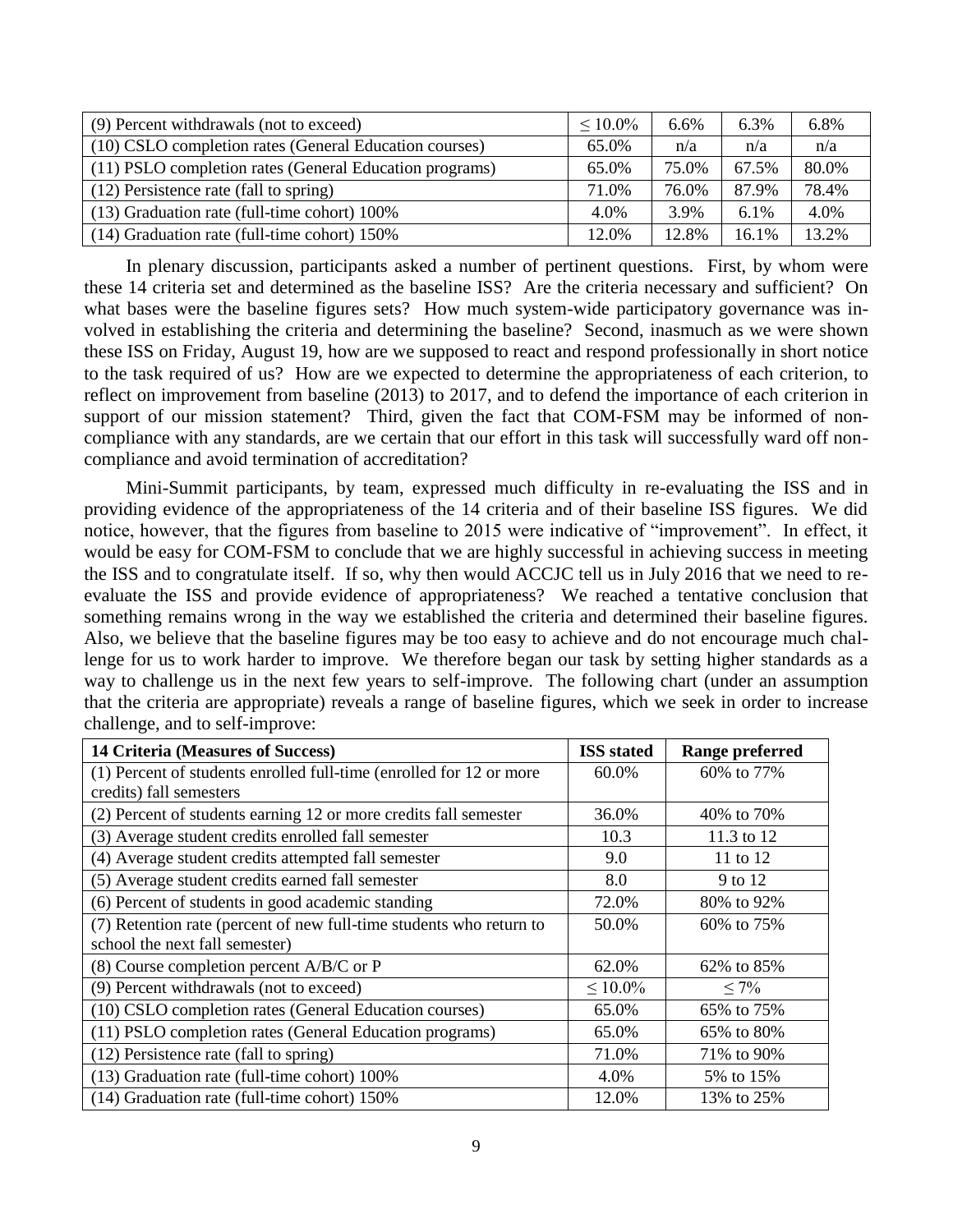The five teams of Mini-Summit participants, in general, agreed that the existing ISS figures are low, and that ISS should be higher, as shown in the range preferred by the teams. For instance, let us look at the "graduation rate (full-time cohort) 100%", or a mere 4%. We have chosen to raise the bar to a figure between 5% and 15%. We admittedly cannot justify that the range is fully appropriate, but we do have a logical reason for raising the standards. When standards are low and when we achieve them, we may be guilty of believing in our own self-fulfilling prophecy, and, more so, we become guilty of not trying harder in our commitment to succeed. Those who aim low may be guilty of not trying hard, afraid of failing to reach higher. We are not afraid of failing, because, as we know from life, failure is a great teacher for self-improvement. We are just afraid of failing to try harder.

We recommend that all of us at COM-FSM rethink both the 14 criteria and their ISS. More specifically, here are our aggregated thoughts:

- We assume, first and foremost, that, when we measure student achievement on the 14 criteria, these students are not only degree students but also certificate students. It should also be **desirable for us to know if there are differential student achievements on the 14 criteria by their programs**. For instance, do students in a particular field or program (i.e., business administration) have higher achievement than students in another field or program (i.e., marine science)?
- Are transfer students those who did not start in a cohort at COM-FSM but who joined a cohort by transferring into it – included in these data? We need to figure out **some kind of accommodation to include them, maybe calling them "transfer cohort"**.
- Among certificate and ACE students, do we measure them as **a separate cohort, or are they included into a degree-entry cohort**? We need an answer to this question as well.
- Most importantly, we need to **set our standards higher**. Failure to achieve them within a time span (such as five years) is not a bad thing. Assuming that, within the five-year period, there is some improvement, then we know that we may be on the right track toward self-improvement and that we should make some adjustments here and there to accelerate our efforts toward helping students learn and achieve. If that is the definition of "stretch goals", then let us admit to ourselves that we all need to work harder, to try more, to stretch our commitment. We can do this.

#### **STRATEGIC PLANNING**

Our Mini-Summit participants admitted as much that they were generally unaware of COM-FSM's strategic directions and goals. They also admitted that, given this initial awareness, they are now much better prepared to begin a development effort. These admissions are what we call the ACCJC criteria – awareness, development, proficiency, and sustainability – which need to be measured, among as many stakeholders as possible, so that we can work as a community in fulfilling our shared mission.

We attempted to evaluate the 6 strategic directions and 9 strategic goals. We have assumed that our effort is appropriate and will fulfill the intent and purpose of the Visioning Summit 2016. Here are our aggregated thoughts:

#### **Strategic Direction One: Focus on student success**

- We are concerned that the term "**access and success**" is more a focus on administrative tasks, less a focus on student learning and achievement. "Access" conforms to the so-called definition of "student success" – recruitment, retention, and graduation. In particular, recruitment and retention are what administrators must do, not what students learn or achieve.
- 1.1.1 In our review of the ISS, we concluded that our COM-FSM community may be much more concerned and interested in **obtaining data to validate administrative success in the 14 criteria**, rather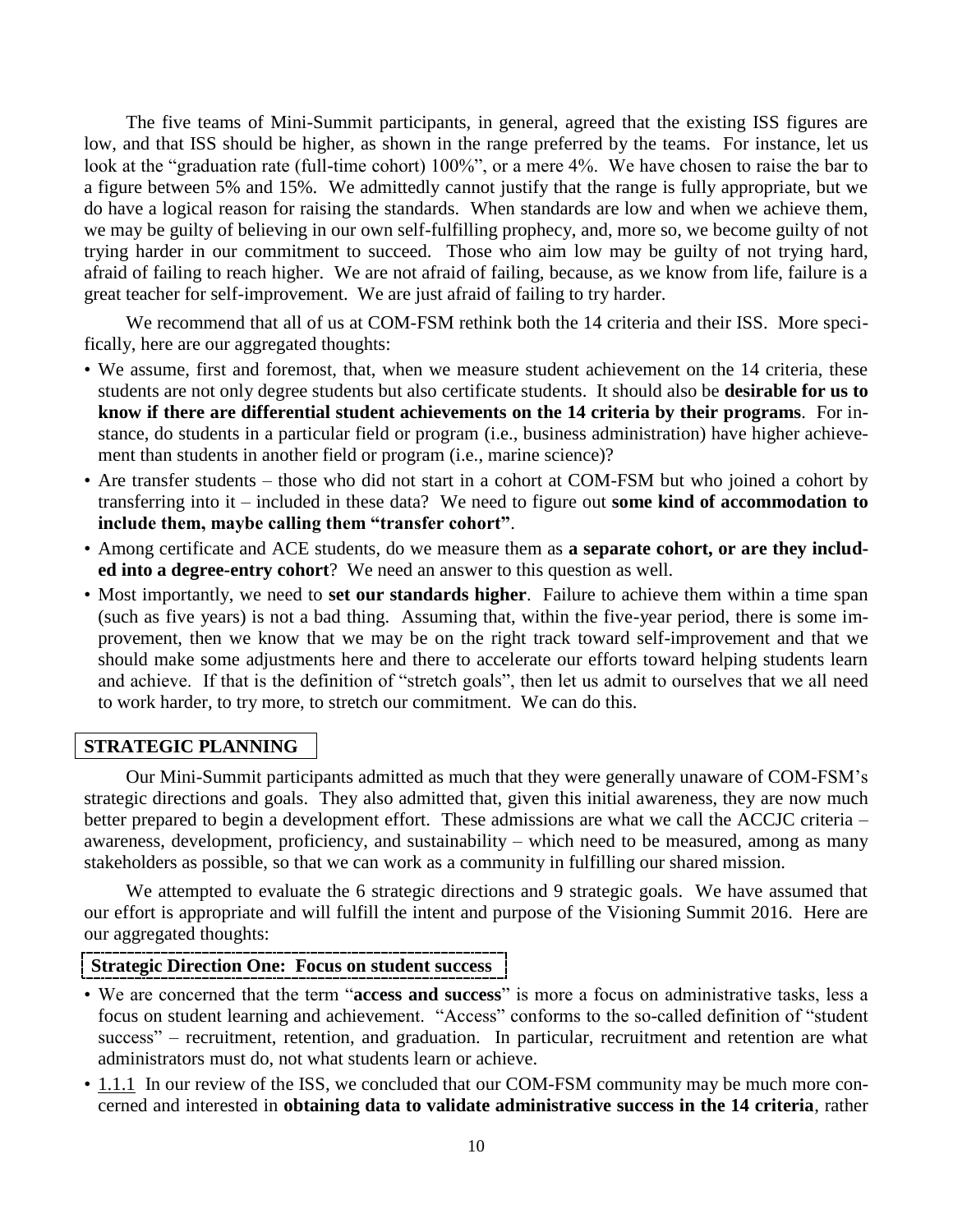than to determine student success in learning and achieving – what we normally would call "student learning outcomes". We really do not need to pat ourselves on our backs by setting low standards that are easy for us to achieve. Let us get back to our commitment to help our students succeed, not to praise ourselves for doing so little to achieve student-learning outcomes.

- 1.1.2 We found the **CCSSE data** to be quite compelling insofar as they demonstrate our need to improve. We look at the 50% baseline as too low. Students have perceptions, but their perceptions may not be as empirical as we may want. All the same, the 50% baseline should be raised, so that we may have a greater awareness of and commitment to self-improvement. For instance, it was obvious that Chuuk Campus has a dire dilemma in Academic Challenge and Student-Faculty Interaction (without mention of the other three benchmarks). Mini-Summit participants spent much time in discussing ways and means for overcoming this dilemma. **We have agreed to resolve this matter among ourselves, as part of efforts in self-improvement, during the school year 2016-2017.**
- 1.1.3 We find the March 2016 ACCJC commendation on "**guided pathways**" to be less than useful. By definition, four-semester suggested schedules are extremely difficult to follow at Chuuk Campus. To be sure, we try to set up these schedules; however, we also realize that students' family and cultural needs often interfere in keeping students on track. In effect, as clear as the pathways are, students are often unable to balance what they must experience off-campus with what we – in good conscience – use "in scheduling course offerings to meet students' needs". If stretching targets is an acceptable means to an end, then we must figure out how to stretch the pathways as well. How? At this point in time, we have no definitive answer, but we need to explore pathway-stretching strategies during the school year 2016-2017. We look forward to working with the entire COM-FSM community in figuring out answers to our "how" question.

#### **Strategic Direction Two: Emphasize academic offerings in service to national needs**

- 2.1 Our Mini-Summit participants seek to add the term "and **state**" between "national" and "needs". We believe that Chuuk State has its own unique needs that require priority at Chuuk Campus. To be sure, Chuuk State is part of the FSM nation and we want to play a role in service to national needs; however, we at Chuuk Campus need to have academic offerings in service to Chuuk needs as well.
- It is quite apparent that this strategic direction intends to help the National Campus, almost exclusively, to offer **4-year program opportunities**. It also helps Chuukese students to go to CCPI, rather than the National Campus, to enter bachelor's degree programs. So, we must ask a difficult question: Is it part of Strategic Direction Two to undermine state campuses and to operationalize the Oglala plan by looking at state campuses as mere extension sites for the National Campus? We think so.
- 2.1.1 and 2.1.2 We have nothing to say about articulation agreements and partnership programs.
- 2.1.3 We were disappointed that **AR 101** was discontinued as a distance-learning course for Chuuk Campus. We were equally surprised to learn at our Mini-Summit that ACCJC had recommended "either develop a distance education approval process or discontinue offering the AR 101 course in an online modality". Obviously, COM-FSM chose to do the latter. We can only hope that COM-FSM will make an effort to go the former – to develop a DE approval process. Let us not forget that AR 101 is a requirement of the A.A. degree for Teacher Preparation. If we cannot be guaranteed to have a qualified instructor at Chuuk Campus and if we cannot be fully assured of having one such instructor in Chuuk at least once a school year (i.e., during the summer session), then the discontinuation of AR 101 in an online modality serves to undermine the A.A. degree program in Chuuk. We do not and cannot appreciate this fact.
- 2.2.1 Regarding CTE, we need to know who Chuuk's representatives are on the **advisory councils for CTE programs**, such as the Third-Year Certificate for Teacher Preparation, and Certificates of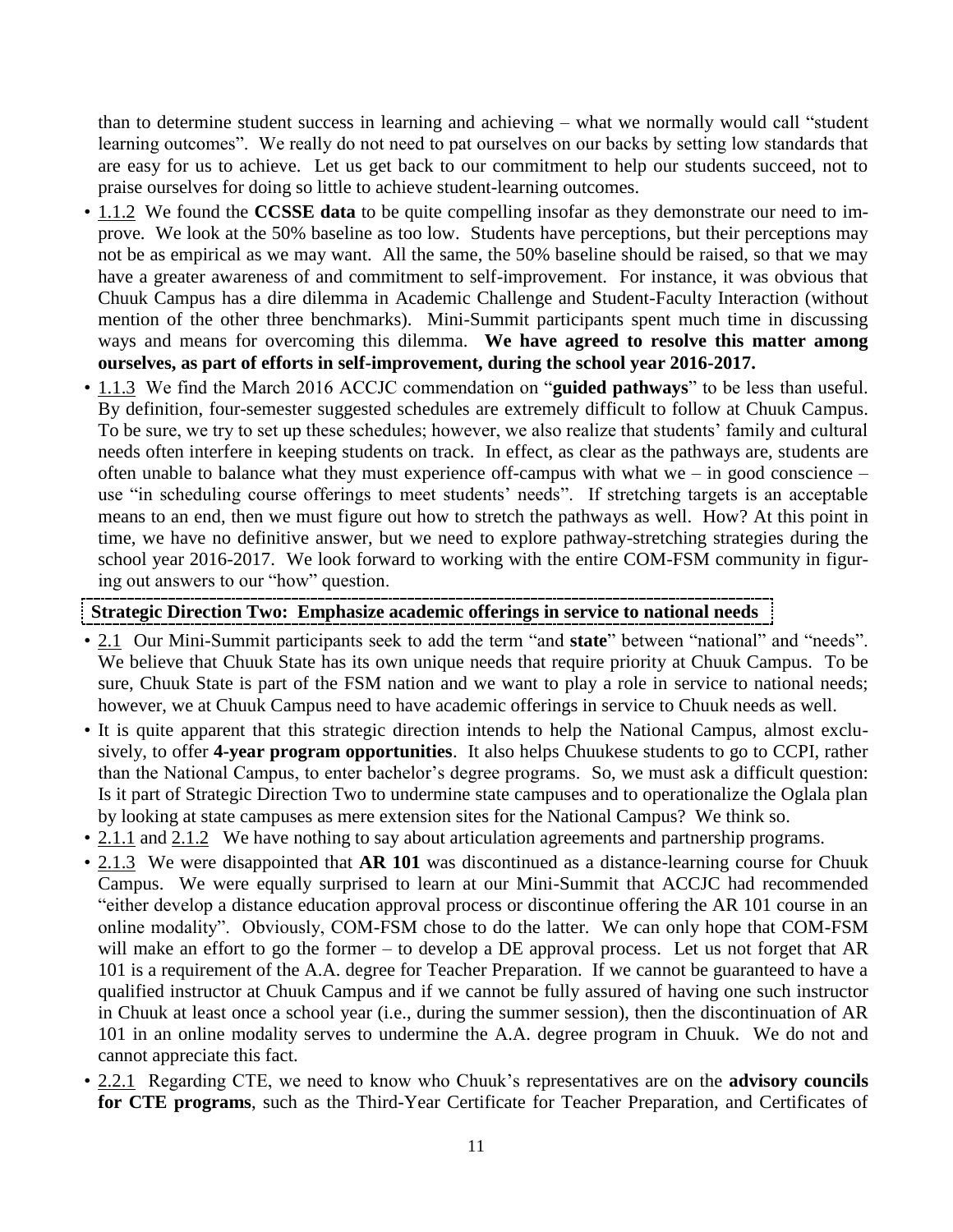Achievement for Secretarial Science and for Basic Public Health? We seek your disclosure on this information requested.

• 2.2.2, 2.2.3, and 2.2.4 We have nothing to say about these measures of success.

**Strategic Direction Three: Be financially sound, fiscally responsible, and build resources in anticipation of future needs**

Our Mini-Summit participants failed to discuss in great length the goals and their measures of success regarding Strategic Direction Three. All the same, our limited discussion may provoke COM-FSM to consider our aggregated thoughts:

• 3.1.1 We are happy to know that the FSM National Government offset the 2011 **JEMCO decrements**, even though the decision to do so is made on an annual basis.

However, we want to understand, regarding **AANAPISI**, why COM-FSM "failed to submit the additionally required, annual grant eligibility application". What happened?

- 3.1.2 In 2013 the **Friends of COM-FSM Foundation** (an allied foundation) received \$625,000. We wish to see an **audit report** on how the Friends expended such funds since 2013 and how much money it has raised for our endowment fund.
- 3.1.3 We are happy to endorse the March 2016 ACCJC visiting team's commendation.
- 3.14 If COM-FSM cannot touch its endowment fund until we have **accumulated endowment assets** of at least \$20,000,000, we seek to understand how the balance dropped from 2014 (\$4,375,829) to 2015 (\$4,122,830). Also, we seek to know why the 2015 BOR target of \$100,000 a year was not met in 2015.

# **Strategic Direction Four: Invest in and build a strong capacity in human capital**

- 4.1 and 4.2 We are pleased with the March 2016 ACCJC visiting team's commendations.
- 4.1 and 4.2 Nonetheless, one team scrutinized Table 12 of the Evaluation Report for 2014-2016 (May 2016) and noticed how it defines "target". For instance, the targets were 68/75 for 4.1.1 and 24/24 for 4.1.2, while they were 0/1 for 4.1.3 and 1/1 for 4.2.1. We see clearly that the 4.1.1 and 4.1.2 targets were specific individuals, and that the 4.1.3 and 4.2.1 targets were lump-sum groups.
	- $\rightarrow$  Bullet #4: There were 306 persons in online webinar training and other training opportunities. We wonder what percent of all persons was not in such training.
	- $\rightarrow$  Bullet #6: To be sure, faculty workshops were conducted. Do we keep a record of attendance at each workshop to verify a percentage of faculty in attendance? What were the topics at these oncampus training workshops? Holding workshops is one thing, attending them is another, and, of course, learning and applying what they learn is still unknown.

# **Strategic Direction Five: Become a learning organization through development of a learning culture guided by learning leaders**

- 5.1.1 We notice that COM-FSM admits that it "cannot readily tally the number of employees who demonstrate lifelong learning skills, but the college can foster lifelong learning by designing a work environment that offers this support". So, yes, we appreciate the act of fostering, but we really do need to see quantitative evidence that the fostering has indeed produced curiosity, initiative, independence, transfer, and reflection.
- 5.1.2 Likewise, COM-FSM can foster critical reflection and experimentation; however, given the "evidence" presented in the Evaluation Report for 2014-2016 (page 25) as well as the December 2015 ISER report, how can we prove quantitatively that COM-FSM personnel have truly achieved success in critical reflection and experimentation?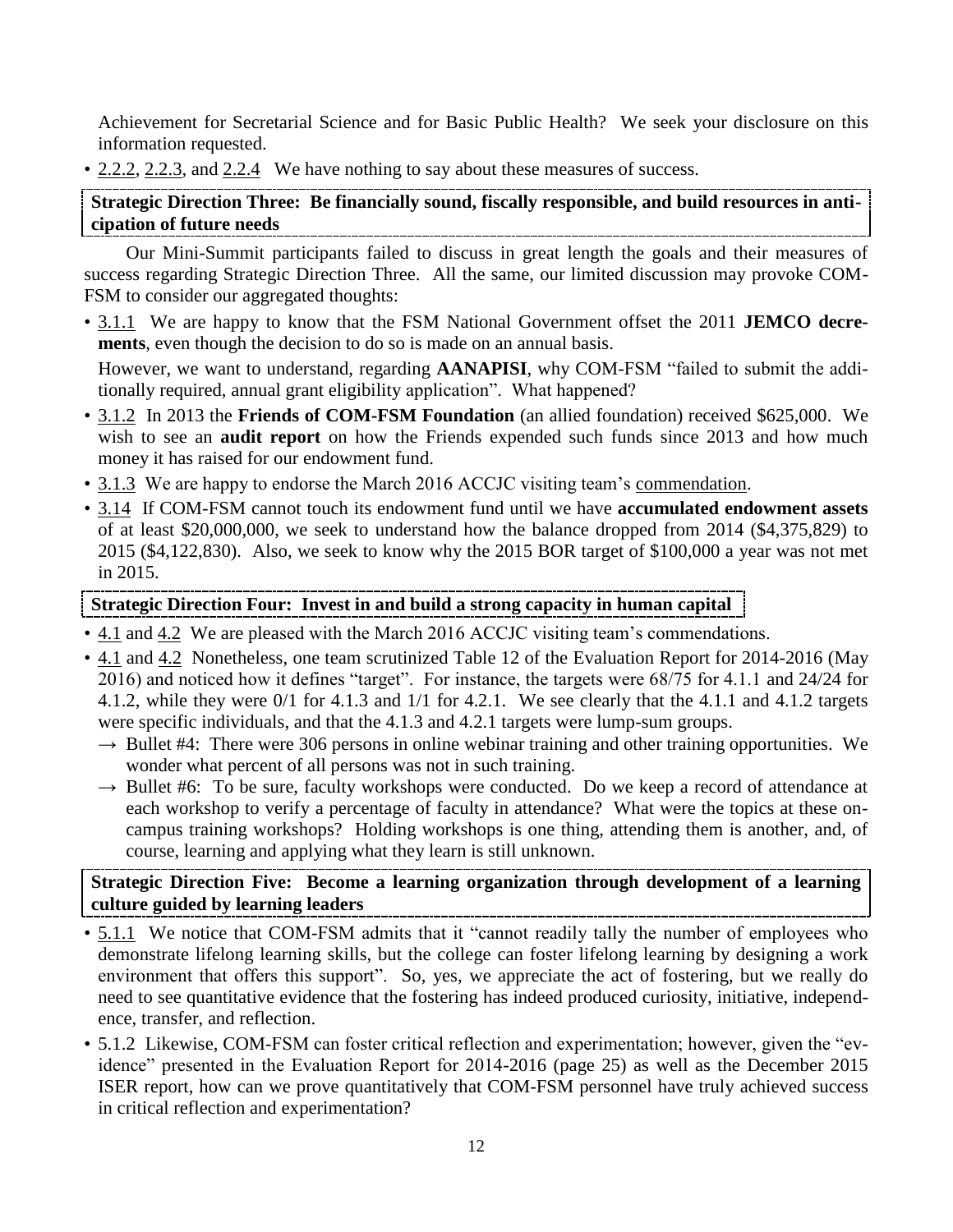- 5.13 and 5.14 We note that the targets were not achieved; however, our primary concern lies in the phrase "evaluate its success". As far as we are concerned, without quantitative evidence or "explicit measure of success", COM-FSM should eliminate these sub-goals.
- 5.2.1 One team took a straw poll on whether we had read "Strengthening Purposeful Dialogue". The result was dismal – one participant heard about the handbook, but no one had read it at all. We shall encourage our Campus Dean to provide us staff/faculty training on the handbook's contents.
- 5.2.2 We are basically unaware of Standard I.C. Institutional Integrity and its continuous improvement model. We shall encourage our Campus Dean to provide us staff/faculty training on this standard and its continuous improvement model.
- 5.2.3 and 5.2.4 We have no comment at this time on these two sub-goals.

# **Strategic Direction Six: Evoke an image of quality**

Given this strategic direction, we have only one remaining question to ask: Why then is student enrollment declining in recent years?

• 6.1 The nature of this direction compels us to look at administrative practices, and we have no doubt that COM-FSM must make the **image** real and to maintain accreditation standards. All the same, we seek to understand, then, why student enrollment has declined in recent years.

# **BEST PRACTICES AND STUDENT PERCEPTIONS**

Our Mini-Summit planners took the initiative to discuss in greater detail the CCSSE results of student perceptions (2013-2016) in the five categories of institutional practices: active and collaborative learning, student effort, academic challenge, student-faculty interaction, and support for learners. In particular, we looked at the 2013 data for Chuuk Campus. Given the data, we wanted to know which best practices (BP), as presented in the Core Values, would help us to improve the way Chuuk Campus students perceived the five categories. In five teams, we selected the top three best practices within each Core Value. Here are the aggregated selections:

| Core Value  | Excellence | Learner-Cent. | Commitment.  | Professional. | Feamwork     |
|-------------|------------|---------------|--------------|---------------|--------------|
| #1 Top $BP$ |            |               | $\mathsf{L}$ |               | $26^{\circ}$ |
| #2 Top $BP$ |            |               | $14^{\circ}$ | $\angle$ 1    | 33           |
| $#3$ Top BP |            |               |              | بەي           | 30           |

For each Core Value, we restate the top three best practices:

| <b>Excellence</b>                                                |
|------------------------------------------------------------------|
| Set goals and endeavor to exceed them<br>(4)                     |
| Hold yourself accountable to high performance standards<br>(2)   |
| Complete all duties and assignments<br>(1)                       |
| <b>Learner-Centeredness</b>                                      |
| Dedicate time for learning<br>(6)                                |
| Continuously assess your knowledge, skills, and abilities<br>(9) |
| (10) Collaboratively share information and skills                |
| <b>Commitment</b>                                                |
| (15) Contribute your best and inspire others to do the same      |
| (14) Dedicate your time, energy, and enthusiasm                  |
| (17) Connect, participate, and be involved                       |
| <b>Professionalism</b>                                           |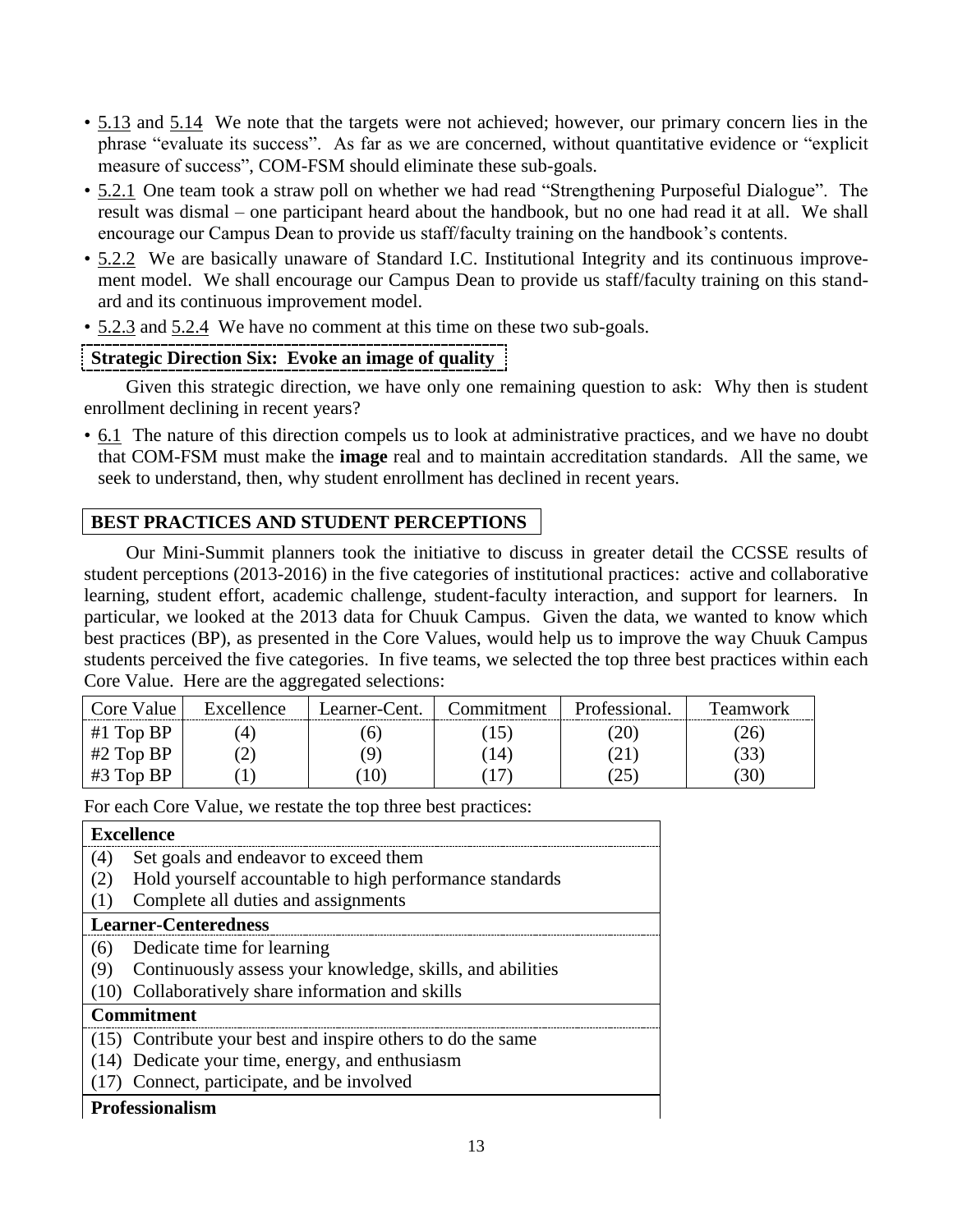| $(20)$ Be honest and transparent                                                   |
|------------------------------------------------------------------------------------|
| (21) Accept responsibility for your actions                                        |
| $\vert$ (25) Act in the best interest of the college and the communities you serve |
| <b>Teamwork</b>                                                                    |
| $(26)$ Respect yourself and others                                                 |
| $(33)$ Recognize the needs of others                                               |
| (30) Pursue an understanding of diverse points of view and ideas                   |

According to our Campus Dean, these 15 best practices will be submitted to one of our Chuuk Campus committees, the Chuuk Assessment Working Group (ChAWG), to design and develop a selfassessment instrument, using a Likert scale, which administrators, staff, and faculty will take in order to determine their practice of each best practice. These personnel will assess themselves each semester, at the end of that semester. Sometime, late in the Fall Semester 2016, we will begin field-testing the instrument and attempt to establish baseline data on how well we apply the 15 best practices on campus. We realize that each employee should be applying as many of the 35 best practices each semester; however, we intend to check on the top 15 best practices every 2-3 years.

The first draft of the self-assessment instrument is attached, as a post-summit activity.

# **KAWAN CASE STUDY**

The final Mini-Summit activity was to prepare a portfolio of Action Plans and Strategies to improve student success – for a so-called make-believe Kawan Islands Community College (KICC), not unlike our own COM-FSM. By definition, student success would focus on student recruitment, retention, and graduation. In effect, our Mini-Summit teams worked as best as possible on three action plans, one for each of the three foci (recruitment, retention, and graduation). Once compiled, these action plans would then assist COM-FSM in submitting a five-year grant application for funding from the U.S. Department of Education's program entitled Asian American Native American Pacific Islander Serving Institutions (AANAPISI).

To assist our five teams in completing their Action Plans and Strategies, our Mini-Summit facilitator distributed KICC institutional profiles, including the following data:

- Basic KICC demographics;
- KICC mission statement, core values, and published definition of "student success";
- 2009-2011 cohort graduation rates (150% of normal time) to compare KICC with the College of the Marshall Islands, Palau Community College, and Windward Community College (Hawaii); and
- AANAPISI guidelines regarding recruitment, retention, and graduation.

A number of Mini-Summit participants, particularly internal-stakeholding administrators, staff, and faculty, commented that the KICC-oriented information looked like COM-FSM data. Although the teams were expected to prepare 50-word stories to describe how their work contributes to student success at KICC, they went directly into designing the portfolios of their Action Plans (goals, tasks, and strategies), as submitted on the next three pages: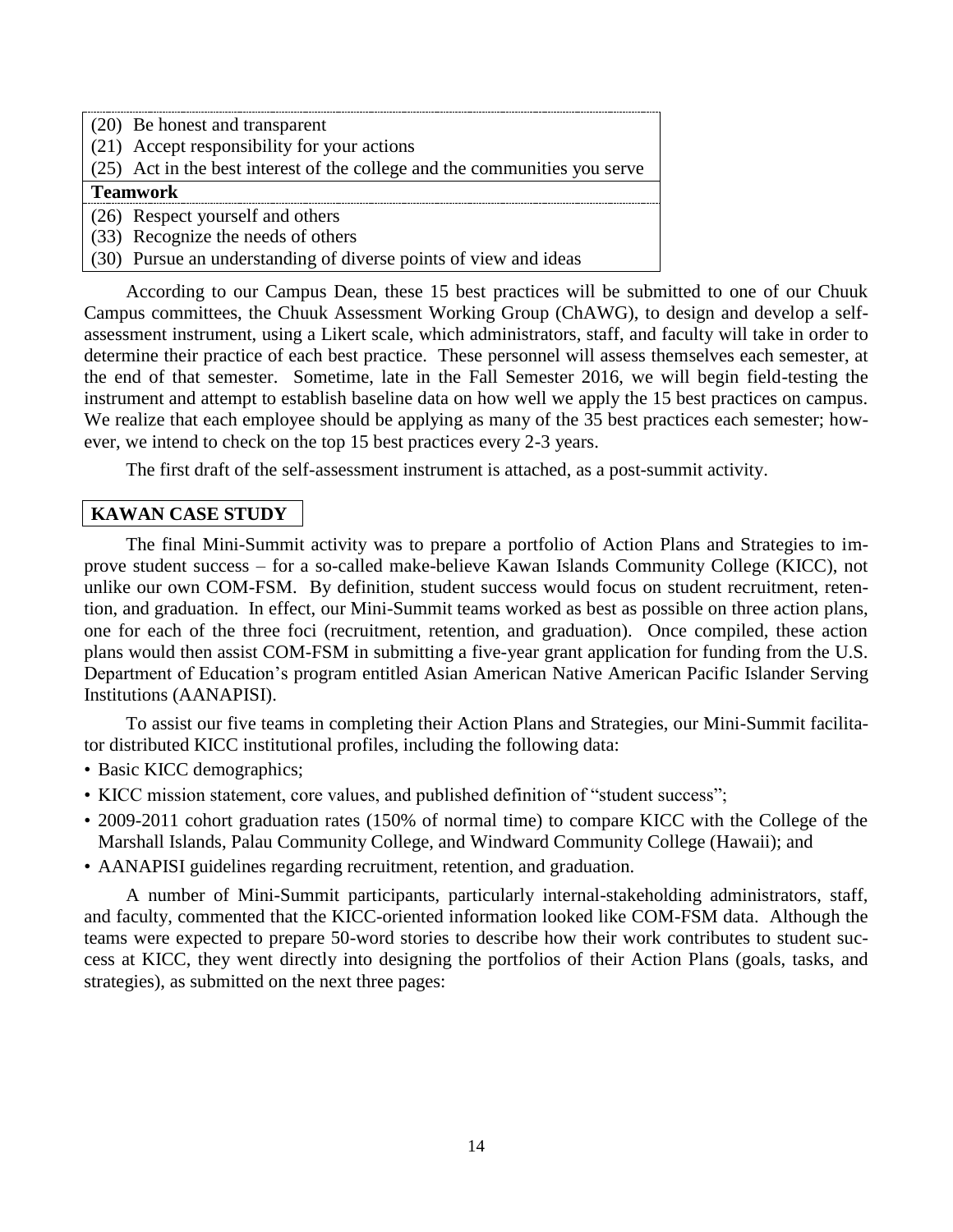| Team A (Uwaw)             |                                 |                                                                       |  |  |  |
|---------------------------|---------------------------------|-----------------------------------------------------------------------|--|--|--|
| <b>Action Plan Goal 1</b> | <b>Action Plan Tasks</b>        | <b>Action Plan Strategies</b>                                         |  |  |  |
| For learners to be        | 1.1 To have healthy food        | 1.1.a To conduct workshops                                            |  |  |  |
| physically, mentally,     | awareness                       | 1.1.b To build a cafeteria                                            |  |  |  |
| and socially healthy      | 1.2 To be aware of health       | 1.2.a To conduct workshops                                            |  |  |  |
|                           | hazards                         | 1.2.b To have a health office fully access-                           |  |  |  |
|                           |                                 | ible to medical supplies                                              |  |  |  |
|                           | 1.3 To engage in extra-         | 1.3.a To encourage participation in sports                            |  |  |  |
|                           | curricular activities           | activities                                                            |  |  |  |
|                           |                                 | 1.3.b To provide sports activities free                               |  |  |  |
| <b>Action Plan Goal 2</b> | <b>Action Plan Tasks</b>        | <b>Action Plan Strategies</b>                                         |  |  |  |
| To have adequate          | 2.1 To be eligible for PELL     | 2.1.a To complete required PELL applica-                              |  |  |  |
| resources (financial      | grants                          | tions                                                                 |  |  |  |
| and academic)             | 2.2 To provide instruction      | 2.2a To provide course syllabi                                        |  |  |  |
|                           | based on SLOs                   |                                                                       |  |  |  |
|                           | 2.3 To make available all       | 2.3a To conduct and maintain inventory of                             |  |  |  |
|                           | necessary learning resources    | available materials                                                   |  |  |  |
|                           | (such as textbooks)             |                                                                       |  |  |  |
| <b>Action Plan Goal 3</b> | <b>Action Plan Tasks</b>        | <b>Action Plan Strategies</b>                                         |  |  |  |
| To have safe and          | 3.1 To repair and maintain all  | 3.1.a To comply with Maintenance Plan                                 |  |  |  |
| sufficient facilities     | facilities conducive to student | and Accreditation Standard 3B.2                                       |  |  |  |
| for learning              | learning                        |                                                                       |  |  |  |
|                           |                                 |                                                                       |  |  |  |
|                           | 3.2 To maintain campus safety   | 3.2.a To provide 24-hour security and                                 |  |  |  |
|                           | and security                    | safety services                                                       |  |  |  |
|                           |                                 | 3.2.b To participate in campus clean-up                               |  |  |  |
|                           |                                 | and beautification                                                    |  |  |  |
| <b>Action Plan Goal 4</b> | <b>Action Plan Tasks</b>        | <b>Action Plan Strategies</b>                                         |  |  |  |
| To increase student       | 4.1 To sponsor outreach and     | 4.1.a To conduct school visitations                                   |  |  |  |
| enrollment                | bridge programs in order to     | 4.1.b To provide community awareness                                  |  |  |  |
|                           | recruit actively                | programs                                                              |  |  |  |
|                           |                                 | 4.1. C To revisit standards of COMET                                  |  |  |  |
|                           | 4.2 To provide for additional   | 4.2.a To provide for CTE programs in                                  |  |  |  |
|                           | programs                        | vocational education                                                  |  |  |  |
|                           |                                 | 4.2.b To provide students with transporta-<br>tion services to campus |  |  |  |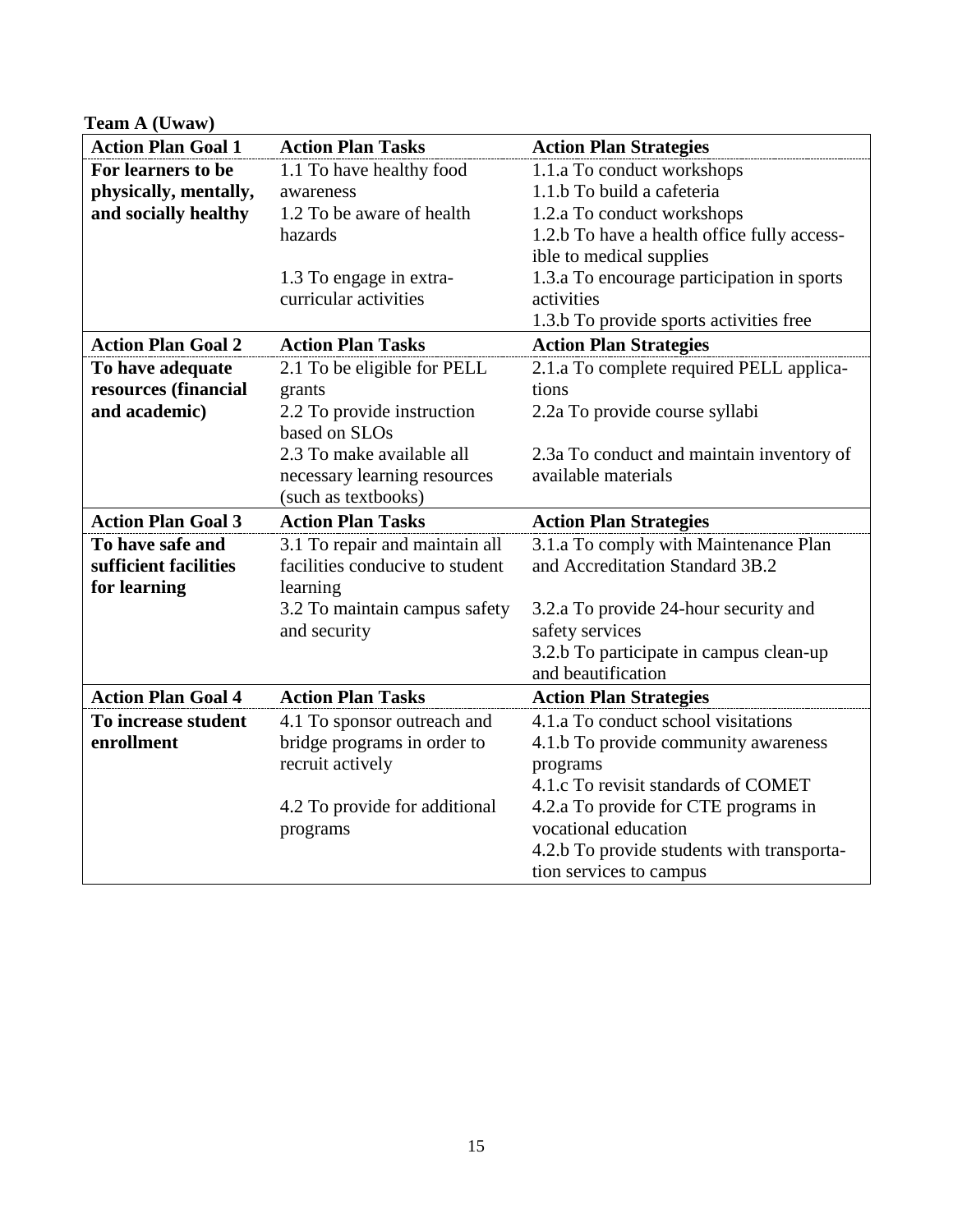| <b>Team B (Siripw)</b>                        |                              |                                             |  |  |  |  |
|-----------------------------------------------|------------------------------|---------------------------------------------|--|--|--|--|
| <b>Action Plan Goal 1</b>                     | <b>Action Plan Tasks</b>     | <b>Action Plan Strategies</b>               |  |  |  |  |
| To provide adequate                           | 1.1 To increase the budget   | 1.1.a To write and submit proposals for     |  |  |  |  |
| resources and services for additional funding |                              | grant applications that encourage recruit-  |  |  |  |  |
| to promote success-                           |                              | ment of students                            |  |  |  |  |
| ful learning                                  |                              |                                             |  |  |  |  |
| <b>Action Plan Goal 2</b>                     | <b>Action Plan Tasks</b>     | <b>Action Plan Strategies</b>               |  |  |  |  |
| To provide for con-                           | 2.1 To allocate additional   | 2.1.a To improve capacity of staff in order |  |  |  |  |
| tinuous training in                           | funding of professional      | to maintain high retention rate             |  |  |  |  |
| capacity-building                             | development workshops        |                                             |  |  |  |  |
| <b>Action Plan Goal 3</b>                     | <b>Action Plan Tasks</b>     | <b>Action Plan Strategies</b>               |  |  |  |  |
| To review and                                 | 3.1 For counselors to assume | 3.1.a To provide academic counseling for    |  |  |  |  |
| update student IDPs                           | responsibility for reviewing | all advisees                                |  |  |  |  |
|                                               | and updating student IDPs    |                                             |  |  |  |  |
|                                               | 3.2 To create programs that  |                                             |  |  |  |  |
|                                               | relate to student interests  |                                             |  |  |  |  |

#### **Team C (Anga)**

| <b>Action Plan Goal 1</b>                                           | <b>Action Plan Tasks</b>                                                                               | <b>Action Plan Strategies</b>                                                                                                                                                                                                                                                                                                                                                                                                      |
|---------------------------------------------------------------------|--------------------------------------------------------------------------------------------------------|------------------------------------------------------------------------------------------------------------------------------------------------------------------------------------------------------------------------------------------------------------------------------------------------------------------------------------------------------------------------------------------------------------------------------------|
| To have more<br>effective recruitment<br>and enrollment<br>programs | 1.1 To implement a social<br>marketing approach                                                        | 1.1.a To prepare and distribute brochures<br>1.1.b To hire well-trained recruitment<br>staff<br>1.1. C To sponsor college fairs<br>1.1.d To offer students more scholarships<br>and grants<br>1.1. e To invite participation of municipal<br>governments and local communities in<br>recruitment and enrollment activities<br>1.1.f To offer appropriate and relevant<br>courses that match community and private-<br>sector needs |
| <b>Action Plan Goal 2</b>                                           | <b>Action Plan Tasks</b>                                                                               | <b>Action Plan Strategies</b>                                                                                                                                                                                                                                                                                                                                                                                                      |
| To accelerate entry<br>certificate and<br>degree programs           | 2.1 To work with various<br>high schools in curriculum<br>offering for smooth transition<br>to college | 2.1.a To collaborate with various high<br>schools with college-based training and<br>workshops for high school personnel<br>2.1.b To sponsor with high school person-<br>nel course review sessions for COMET<br>preparation                                                                                                                                                                                                       |
| <b>Action Plan Goal 3</b>                                           | <b>Action Plan Tasks</b>                                                                               | <b>Action Plan Strategies</b>                                                                                                                                                                                                                                                                                                                                                                                                      |
| To improve<br>graduation and<br>transfer rates                      | 3.1 To design MOUs with<br>other IHEs to ensure minimum<br>accreditation requirements                  | 3.1.a To provide appropriate incentives to<br>retain qualified faculty                                                                                                                                                                                                                                                                                                                                                             |
|                                                                     | 3.2 To sponsor on-the-job<br>training, job placement, and<br>employability skills                      | 3.2.a To develop appropriate curriculum<br>and course offerings for non-formal skills<br>development                                                                                                                                                                                                                                                                                                                               |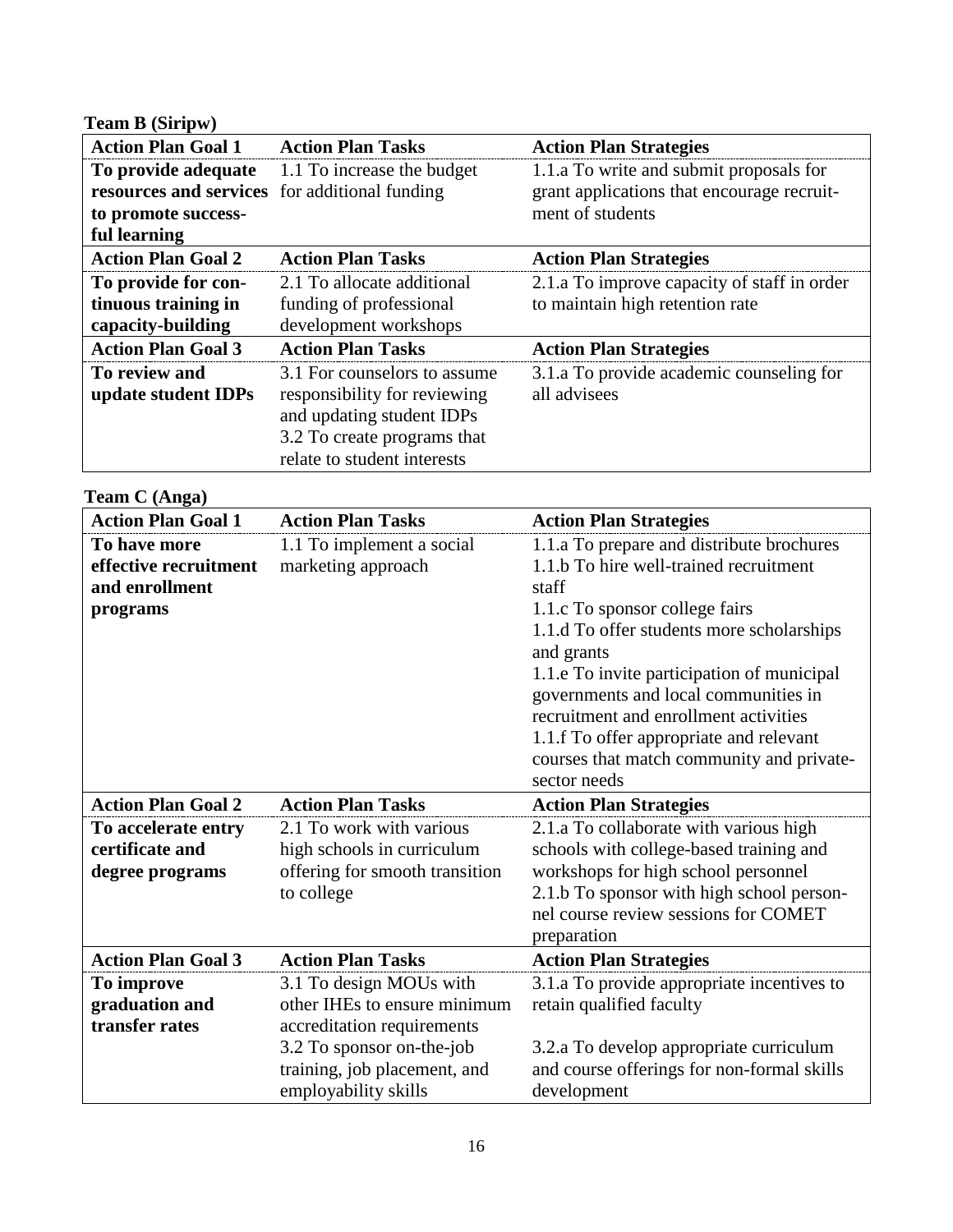| <b>Team D (Nikeitepar)</b> |                               |                                             |  |  |  |  |
|----------------------------|-------------------------------|---------------------------------------------|--|--|--|--|
| <b>Action Plan Goal 1</b>  | <b>Action Plan Tasks</b>      | <b>Action Plan Strategies</b>               |  |  |  |  |
| To set up a Rainbow        | 1.1 To create SBA-based out-  | 1.1.a For KICC students to demonstrate      |  |  |  |  |
| <b>Bridge Program for</b>  | reach to high schools         | classroom teaching at high schools          |  |  |  |  |
| recruitment                | 1.2 To allow advanced high    | 1.2.a To let high school students register- |  |  |  |  |
|                            | school students to audit KICC | for and audit KICC courses in proposed      |  |  |  |  |
|                            | classes                       | fields of study                             |  |  |  |  |
|                            | 1.3 To use Bridge Program     | 1.3.a To offer college exposure to those    |  |  |  |  |
|                            | "Learning Skills Space"       | deemed "not yet" ready for college entry,   |  |  |  |  |
|                            | facilities and programs       | at-risk students, and transfer students     |  |  |  |  |
| <b>Action Plan Goal 2</b>  | <b>Action Plan Tasks</b>      | <b>Action Plan Strategies</b>               |  |  |  |  |
| To retain students         | 2.1 To hire a "retention"     | 2.1.a To supervise "Learning Skills Space"  |  |  |  |  |
| enrolled in degree         | coordinator" (RC)             | activities                                  |  |  |  |  |
| and developmental          | 2.2 To train "skills coaches" | 2.2.a To identify and select criteria for   |  |  |  |  |
| programs                   | from among KICC students      | subject matter and grade-point averages     |  |  |  |  |
|                            |                               | among the "skills coaches"                  |  |  |  |  |
|                            |                               | 2.2.b To begin a faculty referral of poten- |  |  |  |  |
|                            |                               | tial "skills coaches" and a self-referral   |  |  |  |  |
|                            |                               | system                                      |  |  |  |  |
|                            | 2.3 To set up "Learning"      | 2.3.a To fund program, including purchase   |  |  |  |  |
|                            | Skills Space"                 | of equipment                                |  |  |  |  |
|                            |                               | 2.3.b To track progress or improvement      |  |  |  |  |
|                            |                               | among "skills players"                      |  |  |  |  |

# **Team E (Nimesepwuun)**

| <b>Action Plan Goal 1</b> | <b>Action Plan Tasks</b>   | <b>Action Plan Strategies</b>                        |  |  |  |  |
|---------------------------|----------------------------|------------------------------------------------------|--|--|--|--|
| To establish              | 1.1 To approve appropriate | 1.1.a To evaluate and revise high school             |  |  |  |  |
| partnership with          | MOUs between KICC and      | curriculum                                           |  |  |  |  |
| public and private        | high schools               | 1.1.b To train high school personnel in              |  |  |  |  |
| schools to prepare        |                            | partnership implementation                           |  |  |  |  |
| for COMET entry           | 1.2 To assist high schools | 1.2.a To set up after-school tutorial pro-           |  |  |  |  |
| and retention at          | in improving and expanding | grams at the high schools                            |  |  |  |  |
| <b>KICC</b>               | instructional pedagogy     | 1.2.b To provide academic challenge to               |  |  |  |  |
|                           |                            | high school students                                 |  |  |  |  |
|                           |                            | 1.2. CTo increase instructional repertoire           |  |  |  |  |
|                           |                            | among high school teachers in:                       |  |  |  |  |
|                           |                            | $\rightarrow$ differentiated instruction, recursive  |  |  |  |  |
|                           |                            | teaching, multi-grade instruction, and               |  |  |  |  |
|                           |                            | multi-sensory materials development                  |  |  |  |  |
|                           |                            | $\rightarrow$ classroom management, time manage-     |  |  |  |  |
|                           |                            | ment, scheduling, formative assessment               |  |  |  |  |
|                           |                            | strategies, and life/survival/health                 |  |  |  |  |
|                           |                            | skills                                               |  |  |  |  |
|                           |                            | $\rightarrow$ capacity-building for improved student |  |  |  |  |
|                           |                            | perception and for campus community                  |  |  |  |  |
|                           |                            | development                                          |  |  |  |  |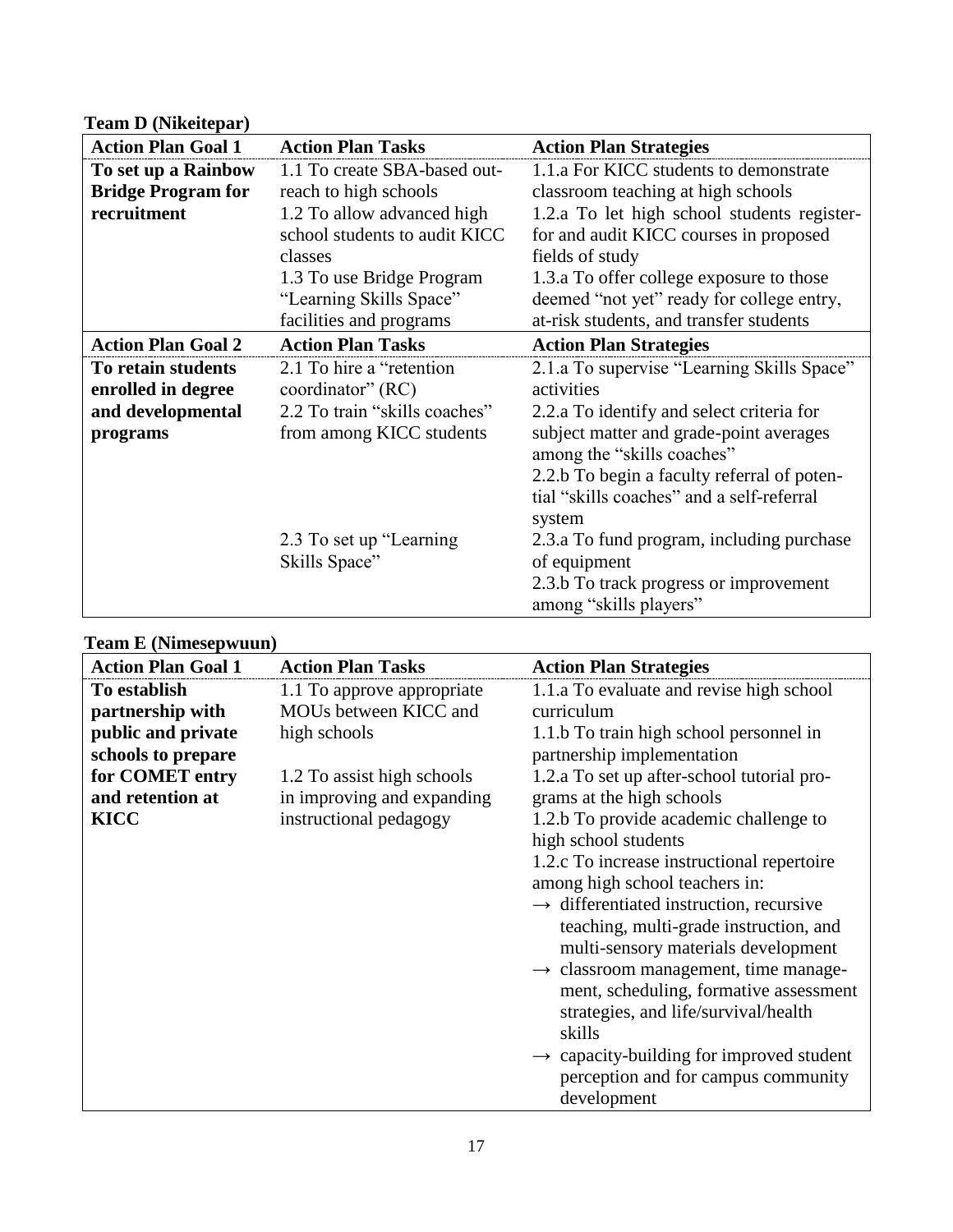### **FINAL ASSESSMENT OF THE MINI-SUMMIT**

A total of 37 participants (69% among the 54 total) filled out the "Assessment of Visioning Summit 2016: Outcomes Achieved". The cumulative ratings are herewith presented, on the following scale:  $SA =$  strongly agree,  $A =$  agree,  $N =$  neutral,  $D =$  disagree,  $SD =$  strongly disagree, and  $NR =$  no response.

|                        | <b>TOPICS OF DISCUSSION</b> and Outcomes Achieved                           | <b>SA</b>      | $\mathbf A$              | N                | D                        | <b>SD</b>        | NR      |
|------------------------|-----------------------------------------------------------------------------|----------------|--------------------------|------------------|--------------------------|------------------|---------|
| <b>KICC CASE STUDY</b> |                                                                             |                |                          |                  |                          |                  |         |
| (1)                    | Team members created a 50-word story.                                       | 13             | 13                       | 3                | $\overline{0}$           | $\Omega$         | 8       |
| (2)                    | Team members shared and discussed their 50-word stories.                    | 16             | 10                       | 3                | $\boldsymbol{0}$         | $\overline{0}$   | $8\,$   |
| (3)                    | The team compiled and transcribed those stories into a folder.              | 13             | 11                       | 3                | 1                        | 1                | 8       |
| (4)                    | The team analyzed and interpreted comparative institutional data.           | 13             | 12                       | 4                | $\overline{0}$           | $\theta$         | 8       |
| (5)                    | The team developed action plans and strategies.                             | 15             | 11                       | 3                | $\theta$                 | $\overline{0}$   | $\,8\,$ |
| (6)                    | The team communicated results with at least one other team.                 | $\overline{7}$ | 10                       | $\overline{4}$   | $\overline{\mathcal{L}}$ | $\overline{2}$   | 10      |
| (7)                    | The team compiled a portfolio of the action plans and strategies.           | 9              | 16                       | 3                | 1                        | $\mathbf{1}$     | $\tau$  |
|                        | <b>CORE VALUES</b>                                                          |                |                          |                  |                          |                  |         |
| (8)                    | Assessed COM-FSM core values and discussed if they are repre-               | 9              | 11                       | $\overline{2}$   | $\boldsymbol{0}$         | $\boldsymbol{0}$ | 15      |
|                        | sentative of beliefs that would influence behavior.                         |                |                          |                  |                          |                  |         |
| (9)                    | Assessed COM-FSM core values and discussed if they are repre-               | 6              | 14                       | $\overline{2}$   | $\Omega$                 | $\boldsymbol{0}$ | 15      |
|                        | sentative of the essence or "heart" of the college.                         |                |                          |                  |                          |                  |         |
|                        | (10) Assessed whether COM-FSM core values are principles that best          | 7              | 11                       | 3                | $\overline{0}$           | $\overline{0}$   | 16      |
|                        | guide behavior over time.                                                   |                |                          |                  |                          |                  |         |
|                        | (11) Assessed COM-FSM core values to identify any gaps in the beliefs       | $\tau$         | 12                       | $\overline{2}$   | $\boldsymbol{0}$         | $\overline{0}$   | 16      |
|                        | and principles that require consideration for revision.                     |                |                          |                  |                          |                  |         |
|                        | <b>MISSION EVALUATION</b>                                                   |                |                          |                  |                          |                  |         |
|                        | (12) Reviewed required components of the mission statement and dis-         | 9              | 11                       | $\overline{c}$   | $\boldsymbol{0}$         | $\boldsymbol{0}$ | 15      |
|                        | cussed how well the mission aligns with and meets those criteria.           |                |                          |                  |                          |                  |         |
|                        | (13) Reviewed the mission fulfillment indicators and evaluated whether      | 7              | 11                       | 4                | $\Omega$                 | $\boldsymbol{0}$ | 15      |
|                        | or not COM-FSM delivers on its promise.                                     |                |                          |                  |                          |                  |         |
|                        | (14) Discussed the mission fulfillment measures of success.                 | 7              | 13                       | 2                | $\overline{0}$           | $\boldsymbol{0}$ | 15      |
|                        | (15) Discussed the relevancy of our mission against our intended            | 8              | 9                        | 4                | $\overline{0}$           | $\overline{0}$   | 16      |
|                        | markets and the range of essential services.                                |                |                          |                  |                          |                  |         |
|                        | <b>INSTITUTION-SET STANDARDS</b>                                            |                |                          |                  |                          |                  |         |
| (1)                    | Review ACCJC recommendation 1 (ACCJC action letter).                        | 3              | 4                        | $\boldsymbol{0}$ | $\boldsymbol{0}$         | $\mathbf{0}$     | 30      |
| (2)                    | Be able to define the term Institution-Set Standards (ISS).                 | 3              | $\overline{4}$           | $\overline{0}$   | $\overline{0}$           | $\overline{0}$   | 30      |
| (3)                    | Be able to describe how ISS are used.                                       | 3              | 3                        | $\mathbf{1}$     | $\overline{0}$           | $\boldsymbol{0}$ | 30      |
| (4)                    | Discuss more vigorous ISS and stretch targets.                              | $\overline{2}$ | 5                        | $\overline{0}$   | $\Omega$                 | $\Omega$         | 30      |
| (5)                    | Understand trying to improve and failing is okay, but failing to try        | $\overline{2}$ | $\overline{\mathcal{A}}$ | $\overline{0}$   | 1                        | $\boldsymbol{0}$ | 30      |
|                        | is not okay.                                                                |                |                          |                  |                          |                  |         |
|                        | <b>STRATEGIC PLANNING</b>                                                   |                |                          |                  |                          |                  |         |
| (6)                    | Review the current strategic plan and strategic directions.                 | 3              | 5                        | $\overline{0}$   | $\boldsymbol{0}$         | $\mathbf{0}$     | 29      |
| (7)                    | Briefly review the Quality Focus Essay (QFE).                               | 3              | $\overline{4}$           | $\boldsymbol{0}$ | 1                        | $\overline{0}$   | 29      |
| (8)                    | Be able to describe the use of the Strategic Plan.                          | 3              | 5                        | $\mathbf{0}$     | $\mathbf{0}$             | $\mathbf{0}$     | 29      |
| (9)                    | Identify components of the Strategic Plan.                                  | 4              | 4                        | $\theta$         | $\Omega$                 | $\Omega$         | 29      |
|                        | (10) Identify and prioritize five potential strategic directions 2018-2023. | $\overline{4}$ | 4                        | $\overline{0}$   | $\boldsymbol{0}$         | $\boldsymbol{0}$ | 29      |